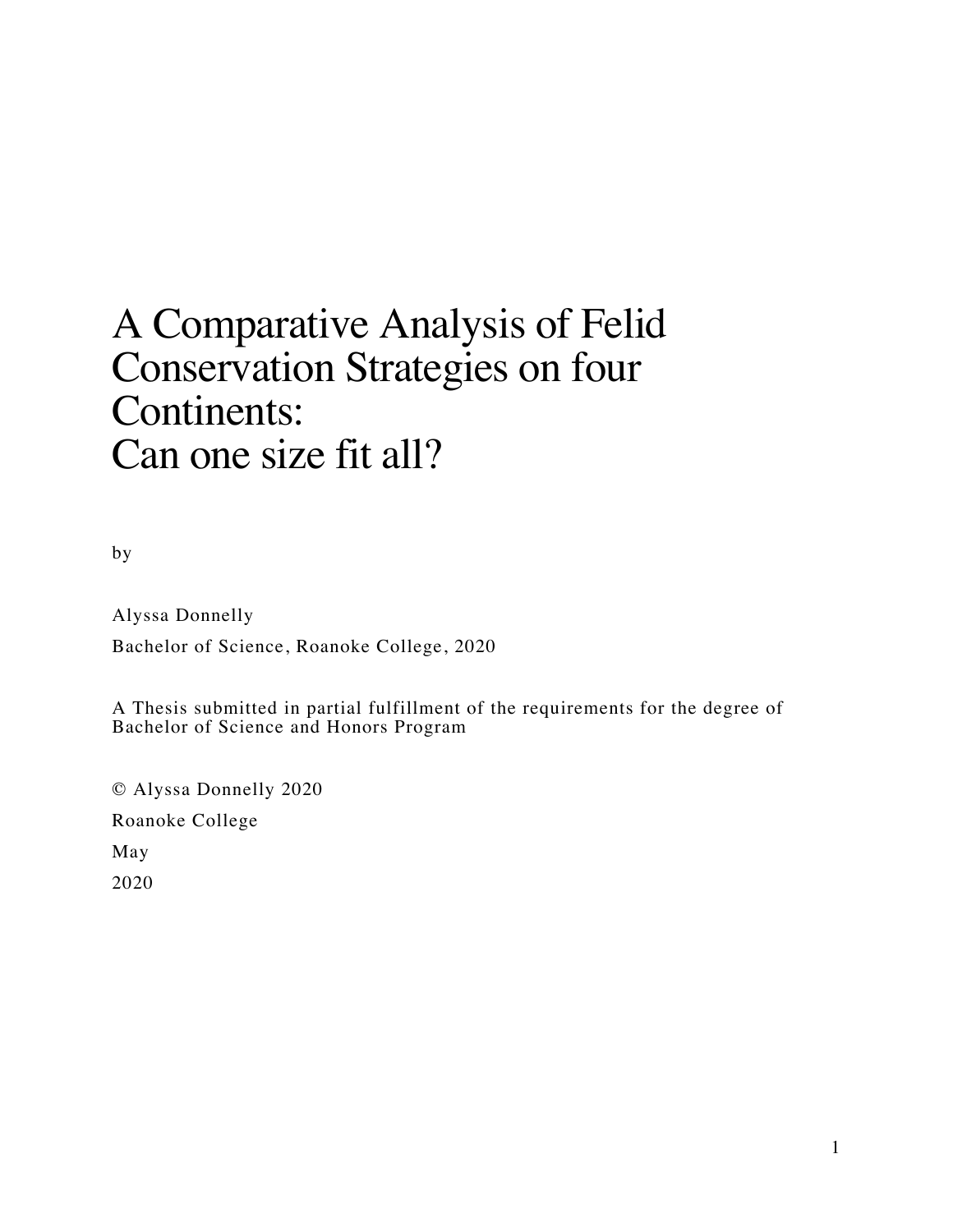## **Abstract**

*Large felid species are facing persistent population declines across the globe in the face of altered landscapes and behaviors due to human expansion. These species have many ecological roles that can be significant in ecosystem structure and functioning. Carnivores enforce ecological boundaries and control prey and mesopredator populations, as well as influence community structure and diversity. Large carnivores often function as keystone species, but can also act as effective umbrella species in which their conservation will benefit a plethora of other vertebrate species. Large carnivores need large areas of habitat, and have large ranging behavior and other ecological traits that cause conflict with humans and interferes with their conservation. Increasing human population and urbanization contributes to habitat*  loss and fragmentation, and a cascade of negative effects on carnivores including decreased *genetic diversity and increased mortality. The conservation of large carnivores is paramount due to their persistent declines, and their significant impact on other species and ecosystems. I discuss the conflict and conservation of four large carnivore species on four different continents, the mountain lion Puma concolor in North America, the jaguar Panthera onca in South America, the lion Panthera leo in Africa, and the snow leopard Panthera uncia in Asia. I conduct an extensive literature review and comparative analysis of these four species on their ecological traits, ecosystem, geographical area and culture, and past conservation strategies. I underline the need for individual assessments of species and their surrounding landscape and culture to identify species-specific or global strategies when considering land management and conservation strategies. These strategies take a comprehensive approach that combines biological field research and models, socio-environmental programs, and policy changes. I propose the utilization of a landscape connectivity model for all large carnivore species in conjunction with the analysis of spatial-temporal movements to identify areas of most and least concern for future management practices and carnivore conservation. I also highlight a number of preventative workshops and social programs to mitigate conflict and develop positive relationships with carnivores, and propose a modification in policy to reduce genetic losses within species***.** *Taken together these steps have the potential to stabilize large cat populations into the future, and reinforce the ecological boundaries they construct in ecosystems, benefitting ecosystems across the globe.*

# **Introduction**

Carnivores are an essential component of ecosystems, and their effects on other species and landscapes are far-reaching (Miller *et al.*, 2001). The overlapping home ranges of carnivores with human activity and expansion creates human-carnivore conflict that is resulting in the decline of many carnivore species (Goodrich *et al.*, 2015; Bauer *et al.*, 2016). Increasing human population and urbanization contributes to habitat loss and fragmentation, conflicting with carnivores' large home ranges, and resulting in increased conflict between humans and carnivores. This human-carnivore conflict is prevalent throughout the globe in varying ecosystems, among a large range of species including felids, canids, ursids, and others (Kissui, 2008; Kellert *et al.*, 1996). This conflict has existed for centuries, but increasing human populations compounds the conflict and its effects, and it is now escalating to points in which many large carnivore species are threatened, endangered, or have already fallen to extinction (Cardillo *et al.*, 2004). Over three-fourths of large carnivore populations are declining across the globe, and these declines often produce a trophic cascade on ecosystems, and that can have detrimental effects on ecosystem structure and functioning (Ripple *et al.*, 2014). These altered landscapes and increased contact and conflict between humans and carnivores results in livestock depredations and other conflicts and leads to animosity and retaliatory killings. Large carnivores are facing stressors from all angles as increasing human population and expansion negatively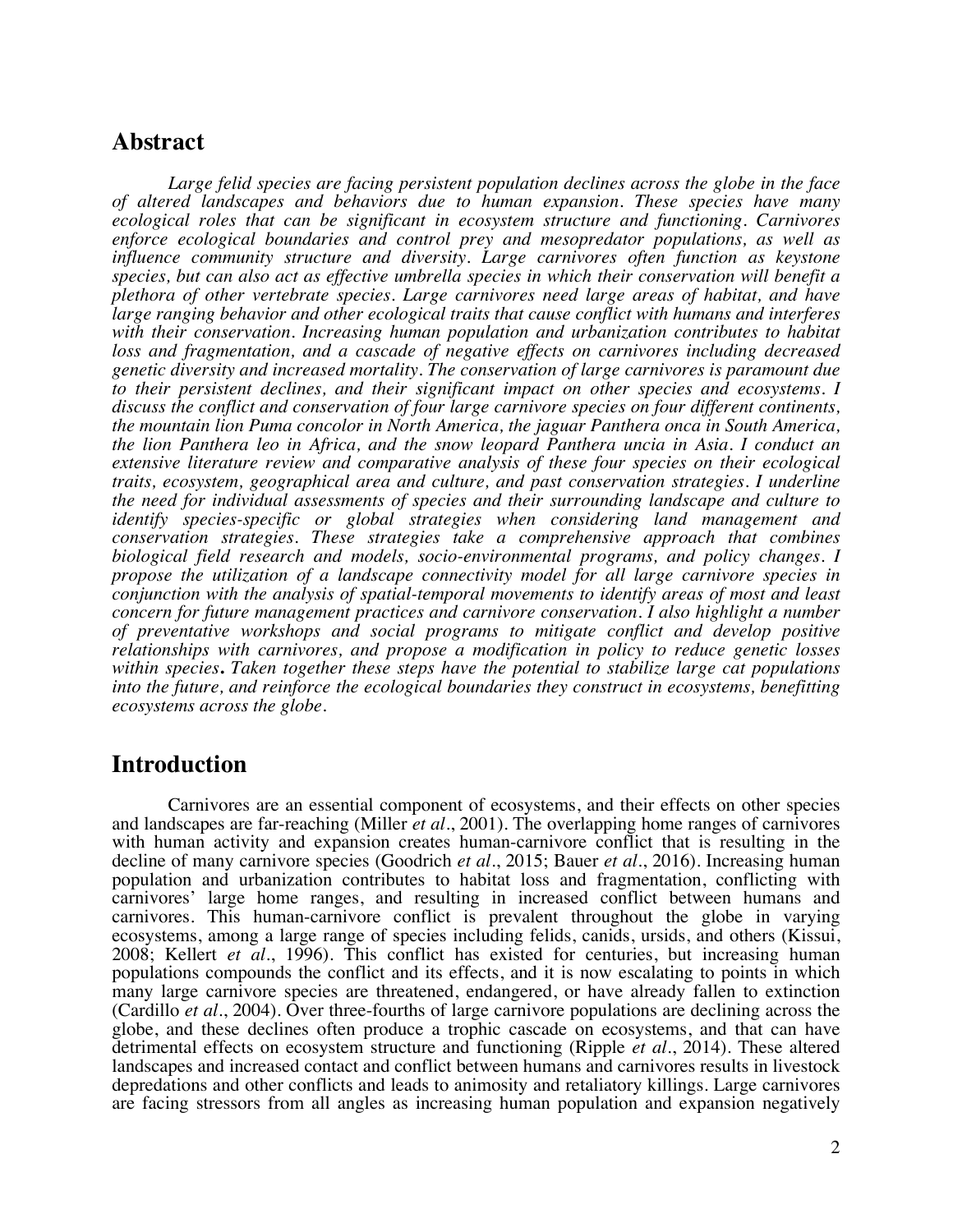impacts their ecosystems, populations, and behaviors, resulting in human-carnivore conflict that is disadvantageous to their survival.

Urbanization and human population growth is a catalyst to a cascade of negative effects on carnivores. With urbanization comes habitat loss and degradation, habitat fragmentation, edge effects, and decreased gene flow. All of these effects affect carnivore movements, reduce access to resources, and over time, reduce genetic diversity. Such stressors also affect carnivore behavior and increase intraspecific strife (Balme *et al.*, 2010). The combination of these effects of human population growth greatly reduces carnivore populations. With humans and carnivores sharing the same habitat there is an increase in livestock depravation, retaliatory killings, poaching, trophy hunting, and poisonings (Kissui, 2008, Packer *et al.*, 2009, Packer *et al.*, 2010). Layered on top of these negative impacts on carnivore populations are social issues that perpetuate them. Limited education results in people not recognizing the ecological role of carnivores in ecosystem functioning, and negative attitudes towards carnivores (Zimmerman *et al.*, 2005). In some cases, cultural norms perpetuated biases against carnivores and promoted the widespread killing of carnivores (Zimmerman *et al.*, 2005). The impact of this anthropogenic litany has changed behavior, reduced reproductive success and genetic diversity, and caused significant declines in carnivore populations. Taken together, effective carnivore conservation must recognize and incorporate 1) the effects human populations have had on changing landscapes and the environment, 2) the direct impacts of human-carnivore conflicts, and 3) the contribution of social and cultural aspects.

The negative effects of human population growth on carnivore populations have implications on the ecosystem functioning due to the ecological roles carnivores hold in ecosystems. Ecosystems have many parts within the whole, with each species playing a role, however small or vital that may be. The role of a species in the functioning of an ecosystem differs depending on the strength of their input into the system. Large carnivores shape ecosystems through top-down regulation, acting as apex predators and keystone species (Wang *et al.*, 2014; Anderson *et al.*, 2006; Mills *et al.*, 1993). The presence of carnivores indirectly influences the behavior of herbivores and other species, which can lead to a cascade of effects throughout trophic levels and the ecosystem as a whole (Miller *et al.*, 2001). Large carnivore populations also have a regulatory effect on smaller carnivores and prey species by keeping their populations in check; and in the absence or decline of large carnivores, mesopredator release could suppress prey populations (Berger & Conner, 2008). Thus, carnivores are a vital component of the structure and functions of ecosystems. The visible decline in large carnivore populations throughout the globe emphasizes the immense need to mitigate human-carnivore conflict and implement successful carnivore conservation strategies.

The importance of identifying successful conservation strategies of carnivore species and their populations is substantial. Human-carnivore conflict continues to increase in response to complex environmental problems that are associated with human population growth and expansion. The behaviors and ecological traits of large carnivores make them extremely vulnerable to extinction. When this innate vulnerability is combined with the present altered landscapes and conflict with humans, it results in a cascade of implications for their conservation. In recent years, the majority of human-carnivore conflict arises when the livelihoods of individuals or communities are threatened by livestock depredations. (Balme *et al.*, 2009; Kellert *et al.*, 1996; Kissui, 2008; Mishra, 1997). The prevalence of human-carnivore conflict exists across species, geographical boundaries, and cultures across the globe. As a result, it is imperative to recognize and consider the interests of each group in order to successfully implement conservation strategies. Governments must consider the demands of both its citizens and its carnivores, and develop strategies that benefit both populations.

Thus, a way forward could be to analyze conflicts between humans and large carnivore species across the globe and examine diverse conservation strategies already in place to identify which strategies are successful at increasing carnivore populations. To that end, I will review the large carnivore literature to determine what we know and where the hole in knowledge lays. Though there is considerable research and data on the conservation of large felids, the majority focuses on specific species and regions or other large carnivore species, leaving a gap in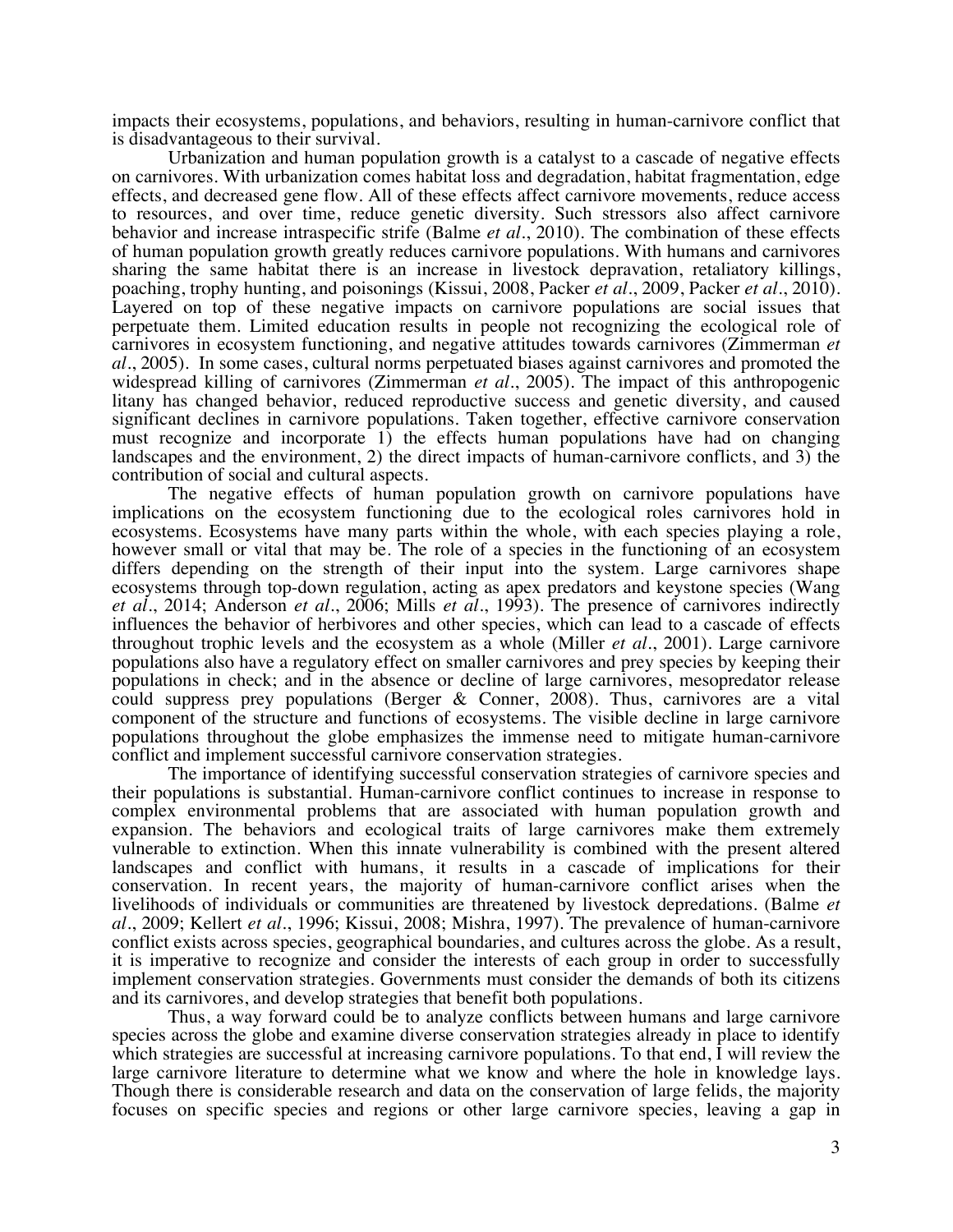knowledge and management applications. Second, I will synthesize literature on the conservation of similar large carnivore species to identify possible global management strategies. Lastly, I will incorporate the results from biological and social research conducted this past summer in the Maasai Steppe, Tanzania. This comparative analysis approach has the potential to identify key areas to focus on, and to utilize conservation strategies that have been successfully applied elsewhere to species and regions on a global scale. This analysis combines personal research in Africa with known literature to conduct a comparative analysis of large carnivore species across the globe, with a focus on cougars in North America, jaguars in South America, lions in Africa, and snow leopards in Asia, to explore the possibility of global conservation strategies.

Large carnivore populations are extremely vulnerable and have been declining across the globe as a result of complex ecosystem responses to increasing human population growth and urbanization. It is imperative to compare these large carnivore species to find commonalities in one species in one region that could apply to another species in another region. This comparison also identifies strategies that are not transferrable due to ecology, geography, or culture**.** Through this comparative analysis, emergent properties that could be effective for the conservation of all large felids will be identified, or those which are nontransferable, and management strategies could be modified accordingly. This information has the potential to decrease human-carnivore conflict, increase large carnivore populations, and positively impact threatened ecosystems on a global scale.

# **Human-Carnivore Conflict**

*Mountain Lions (Puma concolor)*

In North America the distribution of mountain lions has been reduced by over two-thirds of its historical range (Pierce & Bleich, 2003). Before colonization and urbanization, mountain lions had the largest distribution of any carnivore in the Western Hemisphere (Clark *et al.*, 2013). Mountain lions are not as infamous as other large felids and carnivores for their conflict and depredations; nor are they as sought after for trophies or Eastern medicine. Human-caused mortality is the leading cause of death for this species, with legal hunting accounting for the majority of the deaths (Clark *et al.*, 2013).

Following colonization, mountain lions, like many of the carnivores native to the West, were persecuted relentlessly and viewed as a threat to human life and livelihoods (Clark *et al.*, 2013). Hunting quotas for mountain lions were established in the 1970s when public concern for carnivores began to grow, and mountain lion populations have begun to rebound in many states, however, the overall population trend is still decreasing (Clark *et al.*, 2013; Bauer *et al*., 2016). Like many other felids, they are elusive and hard to study in the field; which leads to concerns over the accuracy of population estimates and hunting quotas, creating implications for their population survival. Further, the Game and Fish Departments of states tend to determine wildlife management and the content of public discourse, which can lead to portions of the public left out of decision making, driving a wedge between communities and conservation (Clark *et al.*, 2013).

Habitat fragmentation and loss of connectivity are of extreme concern as mountain lion populations become genetically isolated in the face of human expansion (Riley *et al.*, 2014). Riley *et al.* (2014) studied a subpopulation of mountain lions that were genetically isolated due to a highway, and as a result, genetic diversity and dispersal were decreased, and inbreeding and intraspecific strife increased. In this case, intraspecific strife was the most common cause of mortality in the population; originally caused by habitat fragmentation, which impeded dispersal, decreasing genetic diversity and causing the associated intraspecific strife (Riley *et al.*, 2014). Habitat fragmentation and the associated repercussions such as losses in connectivity, genetic diversity, and inbreeding has serious implications for the conservation of mountain lion populations.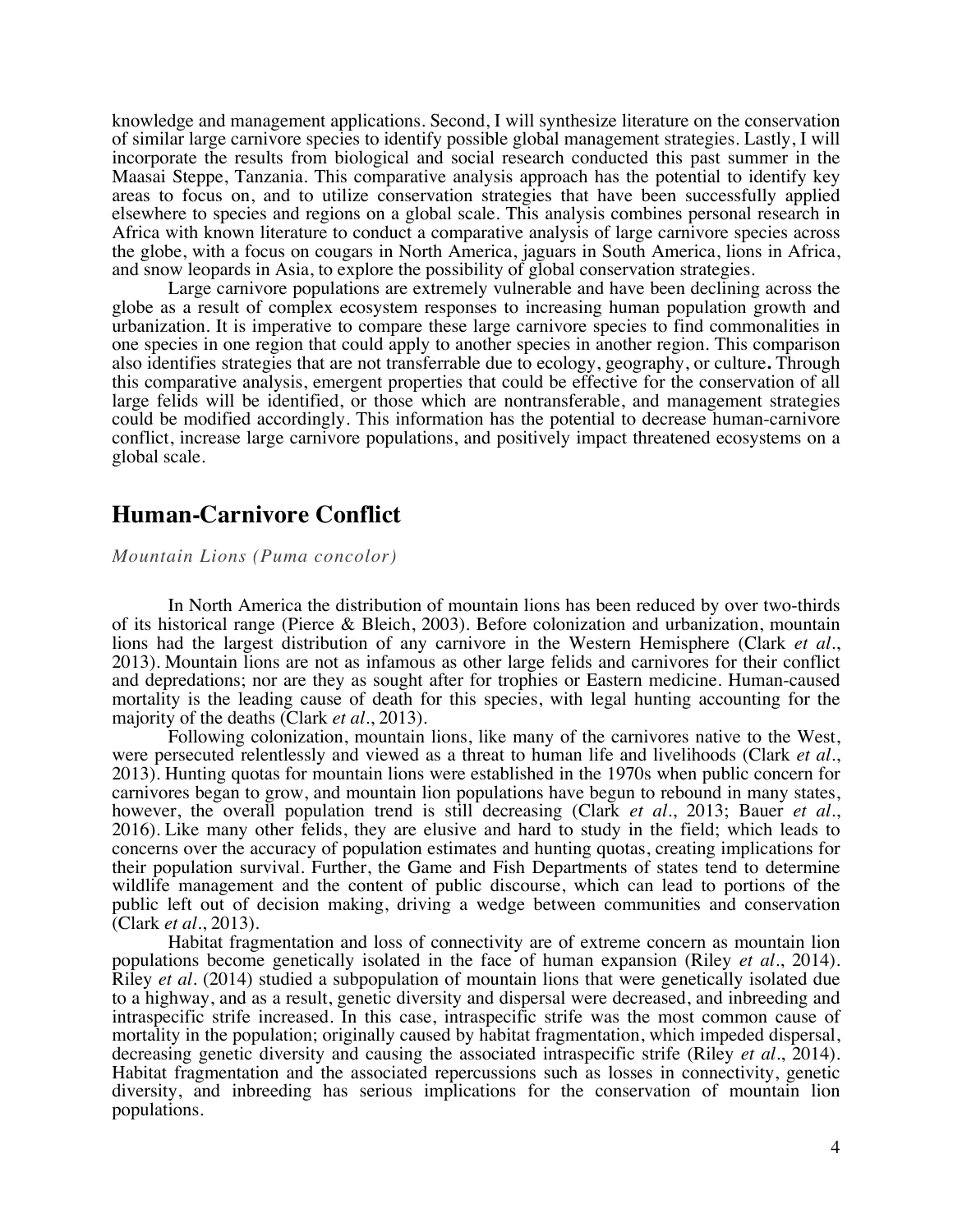### *Jaguars (Panthera onca)*

In South America, jaguars have lost approximately half of their historical range in the last century, and their population has declined more than 25% in the last 21 years (Quigley *et al.*, 2017). The jaguar is viewed as a symbol of wealth and power, as are many of the large felids, and consequently were hunted to extreme lengths before the establishment of CITES in 1973. Their current primary threat is habitat fragmentation and the resulting conflict that occurs. The loss of connectivity between populations reduces genetic exchange, increases genetic drift and inbreeding, which then reduces fitness and compromises the success of sub-populations and the species as a whole (Rabinowitz & Zeller, 2010).

Humans perceive jaguars as dangerous predators that hunt people and livestock. Conflict with jaguars has continued to rise in South America in conjunction with cattle production and the prevalent ranching industry (Weber & Rabinowitz, 1996; Woodroffe *et al.*, 2005). Increasing habitat fragmentation and cattle production increases livestock depredations and conflict between jaguars and humans, resulting in further persecution of jaguars (Weber & Rabinowitz, 1996). However, livestock losses that blamed on jaguars are in actuality often due to disease, flooding, and theft (Weber & Rabinowitz, 1996). Further, in comparison to other large felids, there are few records of fatal jaguar attacks on people (Woodroffe *et al.*, 2005). It is due to fear of human attacks and livestock depredations that many ranchers and communities directly oppose jaguar protection and conservation. The lack of communication and relationships between the native people, government, and NGOs leads to disagreements on the course of action towards jaguar conservation (Woodroffe *et al.*, 2005).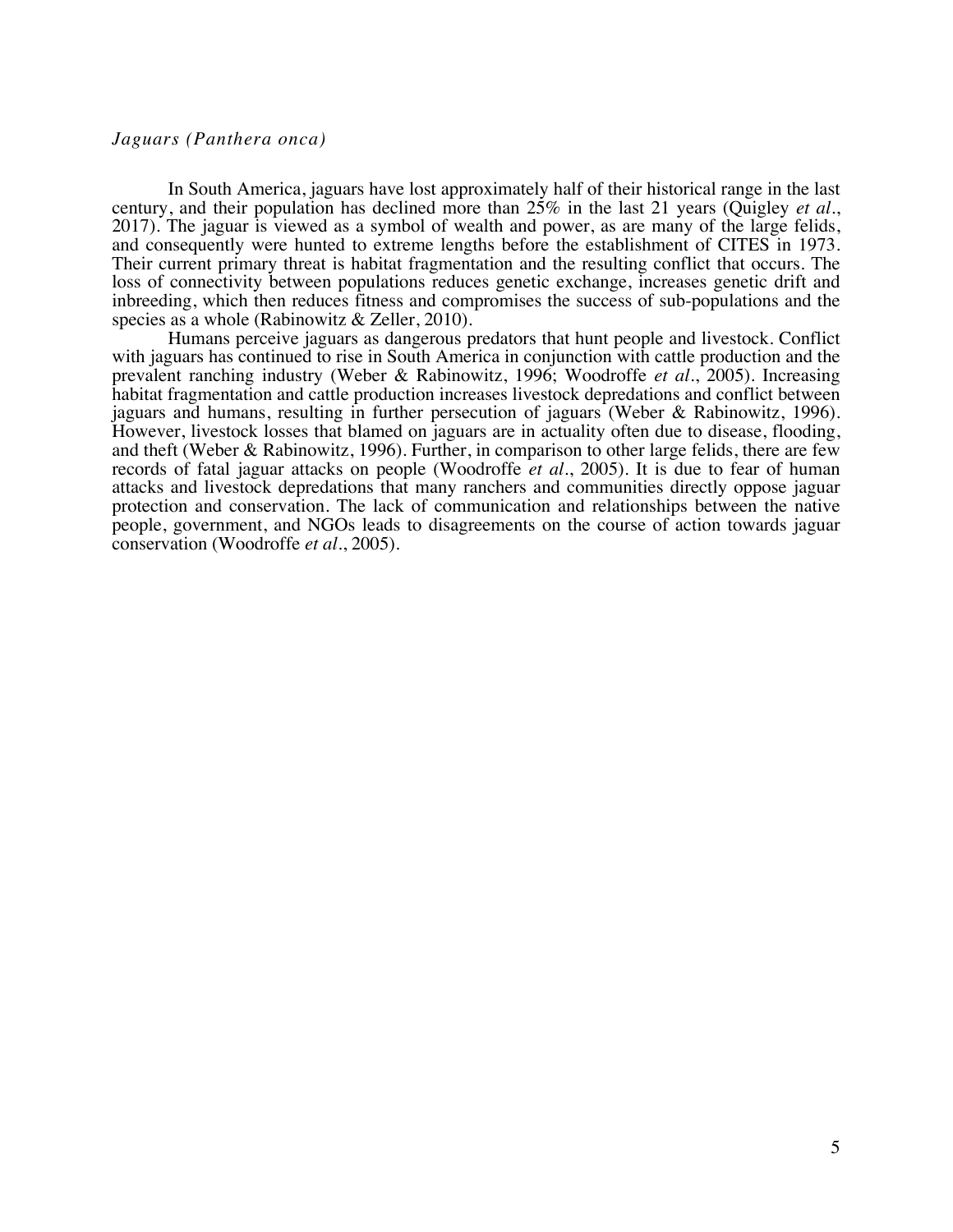#### *Lions (Panthera leo)*

In Africa, lions have lost approximately 83% of their historical distribution range in the last century, and their population has declined more than 43% in the last 27 years (Ray *et al.*, 2005; Bauer *et al.*, 2016). The ecology of carnivores affects the level of retaliation, due to traits that make them less or more vulnerable. Lions are extremely vulnerable to retaliatory killing due to their diurnal nature and their tendency to defend carcasses (Kissui, 2008). In contrast to leopards who are solitary and elusive, or hyenas who are nocturnal and do not protect their kills (Kissui, 2008). As a result, lions are consequently blamed for the majority of livestock depredations. In actuality, lions account for only roughly twenty-five percent livestock depredations, and hyenas are responsible for the majority at fifty-eight percent (Kissui, 2008). Additionally, livestock depredations occur more in the wet season than the dry season due to migrating prey species that overlap with villages and communities, leading to increased conflict (Kissui, 2008).

Pastoralism is prevalent in Africa, and overlap between livestock and lion populations exists even in protected areas. Lions tend to predate more upon cattle than other livestock and predators. Unfortunately, cattle have the highest value among the livestock and therefore the economic loss is higher (Kissui, 2008). Further, cattle are a symbol of wealth and identity in the local Maasai culture, therefore cattle depredations can incite retaliation more than any other livestock as they are viewed as an attack on their identity and status (Kissui, 2008). Kissui (2008) found that one-hundred percent of predations by lions led to retaliatory lion hunts, signifying the necessity in conflict mitigation strategies to reduce depredations and retaliatory killings. Further, lion hunting is a traditional act of coming to manhood for the Maasai, and though it has been banned, some communities still practice it. Built upon that tradition, retaliatory lion hunts are an opportunity to showcase bravery, giving a higher incentive to participate (Kissui, 2008). The ecology of lions as well as the cultural and social practices of the local people make lions extremely vulnerable to retaliatory killings and threatens their conservation.

Trophy hunting poses an exceptional risk to lion populations due to their ecology, with the extensive paternal investment and cub mortality during male replacement (Packer *et al.*, 2009). Mortality from state-sanctioned trophy hunting as well as illegal poaching has greatly contributed to the population decline of lions (Packer *et al.*, 2009). Trophy hunting accounts for the majority of lion mortality (Packer *et al.*, 2009). A ten percent harvest can result in a future fifty percent population decline in lions depending on age, and lion harvests have reached thirty percent some years (Packer *et al.*, 2010). This practice has significant repercussions on pride populations and dynamics as replacement males kill all cubs and the breeding clock is set back.

Compounding the effects of the removal of male lions and their genes from the population, habitat fragmentation decreases connectivity and gene flow between populations. Fragmentation reduces the capability of male lions to disperse and successfully transfer their genes into other populations. The decreased genetic diversity then leads to inbreeding depression and increases their susceptibility to disease (Cushman *et al.*, 2015; Packer *et al.*, 2009). The Ngorongoro Crater in Tanzania is an example of a population bottleneck, with decreased genetic diversity and increased inbreeding from a lack of successful male immigration into the Crater since the 1960s (Packer *et al.*, 1991; Kissui & Packer, 2004). Continuous disease outbreaks in Crater lion populations including canine distemper virus and *Stomoxys* further exemplifies the lack of genetic diversity leading to increased vulnerability to disease (Kissui & Packer, 2004).

Lions are exceptionally vulnerable to human-carnivore conflict due to their ecological traits, social and cultural relationships, as well as the migratory nature of their prey that leads to more overlap with human populations and increased potential for conflict. Trophy hunting poses an exceptional risk to this species due to the paternal investment and cub mortality following male replacement. Increasing human population and urbanization is further fragmenting habitat and decreasing connectivity, leading to decreased genetic diversity and increased vulnerability to disease and inbreeding depression.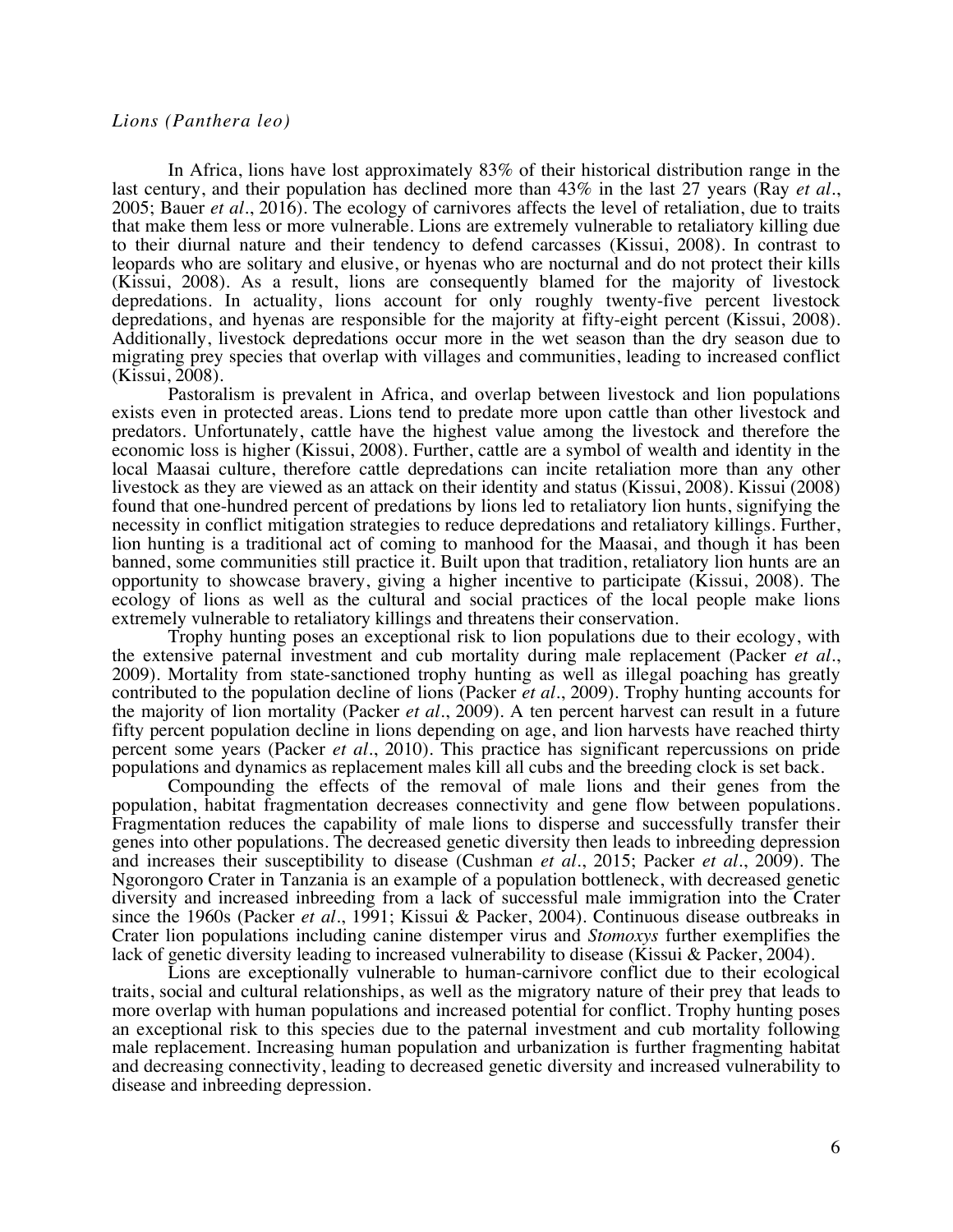### *Snow Leopards (Panthera uncia)*

In Asia, snow leopards have lost over two-thirds of their historical range and a 20% population decline in the last two decades, and an additional 10% is expected in the coming decade (McCarthy *et al.*, 2017; Lyngdoh *et al.*, 2014). The decline in native-prey abundance and the resulting shift in prey preference towards livestock has negative implications for snow leopard conservation (Mishra, 1997). Conflict mitigation strategies will be difficult to implement due to the snow leopard's reliance on livestock in its diet, however, local perceptions towards carnivore conservation will likely prove to be a valuable resource.

Pastoralism is dominant in India, with a large number of pastoralists living within national parks and protected areas. Livestock grazing occurs in over seventy percent of wildlife sanctuaries and forty percent of national parks, increasing the likelihood of depredations (Mishra, 1997). Livestock populations greatly outnumber native ungulates, and these disproportionate populations increase the likelihood of depredations and therefore human-carnivore conflict. Mishra (1997) found that livestock were preyed upon at a frequency proportional to their relative abundance. Conflict between carnivores and the agro-pastoralists present in the Trans-Himalayas is high due to the high densities of livestock populations and consequent depredations; however, the snow leopard is not the carnivore that is primarily persecuted (Mishra, 1997). Wolves have been driven to extirpation, locals simply drive snow leopards away from livestock kills, with only one accidental death of a snow leopard reported (Mishra, 1997).

In some regions of the Trans-Himalayas, the human population is remaining constant, but the conflict with snow leopards is increasing (Mishra, 1997). This increase in conflict can be explained by the increase in pastoralism and livestock populations, and a decrease in prey populations, which causes a shift in the carnivore diet that contributes to conflict (Mishra, 1997). Snow leopards are dependent upon livestock for over half of their diet; emphasizing a dependence on a practice that is detrimental to their conservation (Bagchi & Mishra, 2006). With livestock depredations accounting for more than a quarter of household income in some regions, relationships with snow leopards are negative (Olie *et al.*, 1994). Snow leopards are also immediately blamed for livestock losses, similar to lions and jaguars, though the actual cause can be unknown or unfounded (Mishra, 1997; Kissui, 2008; Weber & Rabinowitz, 1996). However, unlike other large felids, snow leopards are increasingly dependent on livestock in their diet and are responsible for a large proportion of depredations and conflict in the Trans-Himilayas (Bagchi & Mishra, 2006).

Unlike other large felids, snow leopards are not actively persecuted or retaliated against, but they are responsible for the majority of livestock depredations (Bagchi & Mishra, 2006; Mishra, 1997). Local attitudes towards snow leopards are distinctly different than previously seen with lions but somewhat similar to jaguars. There was an overall positive attitude towards the conservation of snow leopards and protected areas, though thirty percent of respondents had a negative attitude (Bagchi & Mishra, 2006). Unlike many other regions and carnivore species, snow leopards are not actively persecuted in the Trans-Himilayas (Bagchi & Mishra, 2006; Mishra, 1997). However, local attitudes still do not entirely support the conservation of snow leopards (Bagchi & Mishra, 2006). Increasing animal husbandry has negatively affected native ungulate populations, leading to a disproportionate ratio of livestock to native ungulates in the Trans-Himalayas that has altered snow leopard hunting and diet. The shift in the snow leopard's diet has strong implications for its conservation, with the reliance on livestock depredations making reducing conflict exceedingly difficult.

#### *Large Felids*

Though this literature review focuses on just four species of large felids, they exhibit the continuous decline of large carnivores and the urgent necessity for the improvement of conservation strategies based upon the ecological traits of species, and the needs and cultures of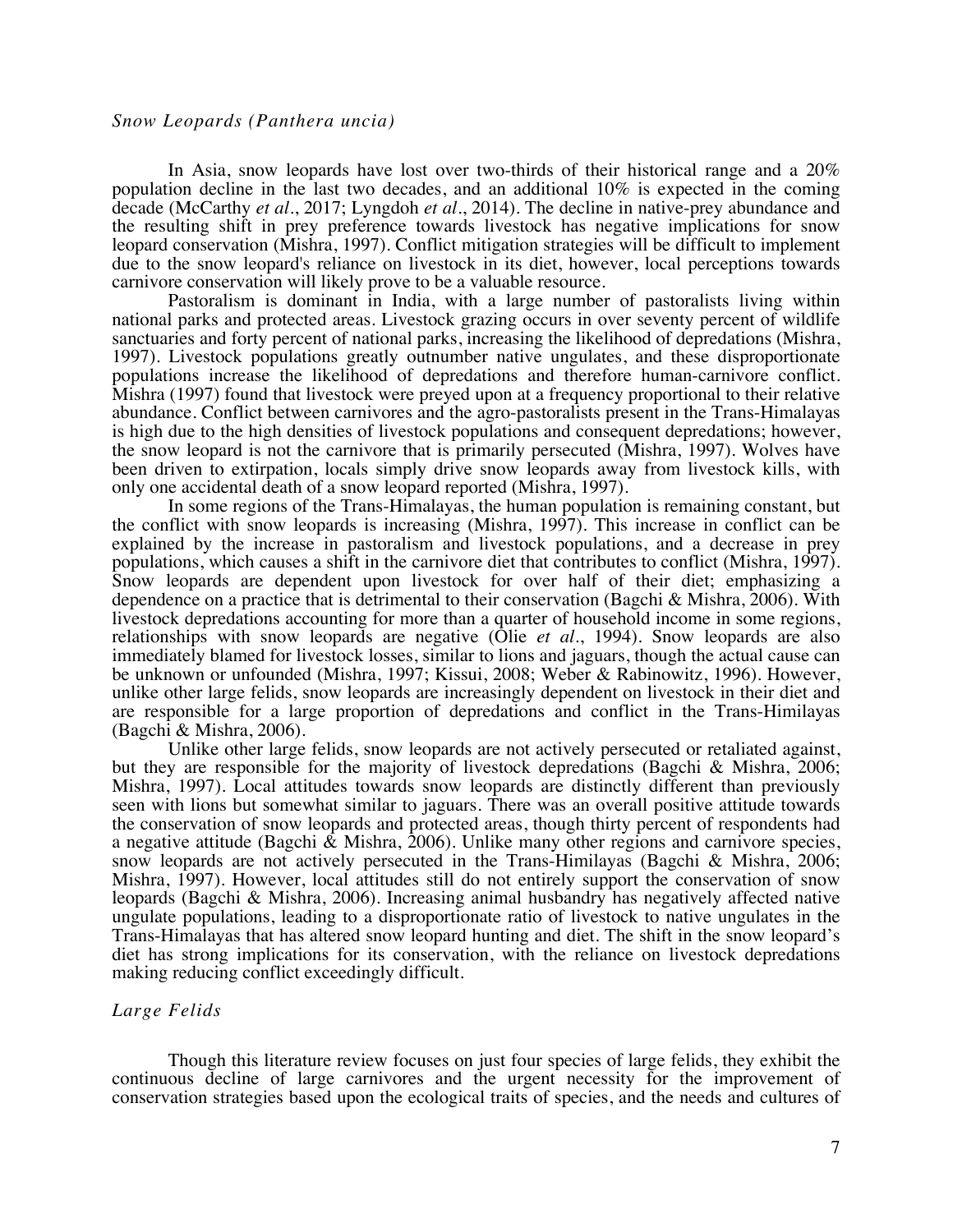the communities in conflict with them. Increasing human population, urbanization, and pastoralism increases the opportunity for conflict, as well as interfering with carnivore dispersal methods, gene flow, and prey availability. Carnivores are exceptionally vulnerable to habitat fragmentation and its effects on genetic diversity. The survival of wildlife populations strongly depends not only on the surrounding environmental conditions, but also the social, political, and economic conditions of surrounding human communities.

## **Ecological Role of Large Carnivores**

Members of the order Carnivora fulfill important ecological roles through density- mediated and trait-mediated direct and indirect effects that control species populations, influence prey behavior, biodiversity, and landscape (Ordiz *et al.*, 2013). They do this through top-down regulation and trophic cascades in ecosystems and the promotion of prey species diversity (Wang *et al.*, 2014). This top-down regulation can show how carnivores have some of the smallest populations, but exert the strongest influence on ecosystem functions and biodiversity (Mills *et al.*, 1993). With top-down regulation, carnivores control herbivore populations, which in turn control plant biomass (Miller *et al.*, 2001). Additionally, carnivores suppress mesopredator populations directly through lethal encounters, and indirectly through instilling fear and changing mesopredator behaviors (Ritchie & Johnson, 2009). This paradigm exhibits the strong interactions between trophic levels, and the strength that carnivores have at the top of the system to erect and enforce ecological boundaries, and generate trophic cascades.

## *Impacts of carnivores on prey and landscape/Top-down regulation*

Top-down regulation results in trophic cascades through both direct and indirect behaviors and relationships between prey and carnivores. Trophic cascades can occur through the direct predation of prey by predators, influencing the population dynamics of herbivores, which in turn influences the plant trophic level (Anderson *et al.*, 2006; Miller *et al.*, 2001). Trophic cascades can also occur indirectly through predator presence limiting the foraging behaviors of herbivores, influencing other species behaviors and affecting plant biomass (Anderson *et al.*, 2006).

Herbivores play a key role in creating the landscape of ecosystems through migratory patterns as well as their foraging behavior. As a result, if their populations move past carrying capacity, they will deplete the landscape until their population crashes, creating devastating effects on the ecosystem. The presence of carnivores impact prey indirectly through influencing their foraging behavior and movements, and directly by regulating prey populations (Miller *et al.*, 2001; Noss *et al.*, 1996). The absence of jaguars and cougars on an island resulted in the population densities of rodents, monkeys, iguanas, and leaf-cutter ants to increase dramatically. This negatively affected seedling and saplings of canopy trees – altering the landscape and exhibiting a trophic cascade that occurred due to the absence of large carnivores (Terbough *et al.*, 2001). Further, Pierce *et al.* (2012) found that top-down regulation of mule deer by mountain lions was visible from deer selecting habitat that reduced predation and increased forage benefits. Strengthening the assessment of top-down regulation, food was not found to be a limiting factor for mule deer populations during population growth, and mountain lion predation was the most significant contributor to deer mortality during the increase (Pierce *et al.*, 2012). Large carnivores have density-mediated lethal effects through their predation on prey populations, and have trait-mediated behavioral effects that influence prey behavior and habitat use.

Top-down control is crucial in ecosystem functioning, and predator removal significantly increases herbivore populations and plant damage and decreases plant biomass and reproductive output (Schmitz *et al.*, 2000). The trophic cascade that occurred in Yellowstone National Park after the reintroduction of wolves exhibited the influence of carnivores and the strength of herbivore behavior on landscapes and ecosystems. The lack of predators influenced the foraging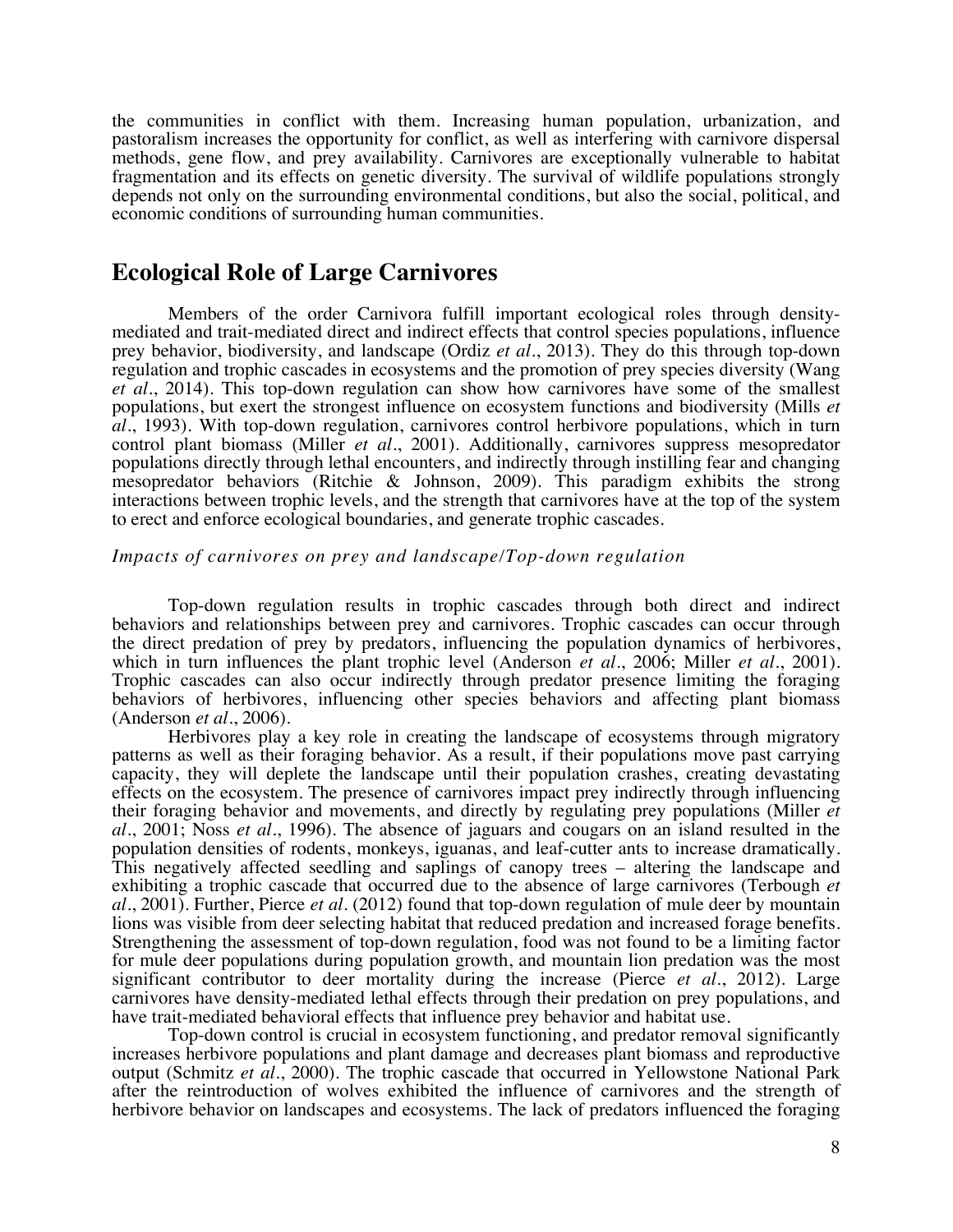behavior of herbivores in the national park, allowing for heavy browsing behavior, and resulted in the decreased biomass of quaking aspen (Ripple *et al.*, 2001). In contrast, the reintroduction of wolves into Yellowstone National Park affected the behavioral responses of herbivores through increased vigilance and caused a shift in foraging behavior that increased quaking aspen abundance (Laundre *et al.*, 2001). The reintroduction of a large carnivore into its ecosystem reestablished a "landscape of fear", and the resulting behavioral responses were likely much more powerful than direct predation (Laundre *et al.*, 2001). Carnivores play a crucial role in influencing the behavior of abundant prey species that have the ability to fundamentally change the structure and function of landscapes and ecosystems.

Further, carnivores construct ecological boundaries through their predation on dominant prey species, reducing competition between prey species and allowing less abundant species to persevere (Miller *et al.*, 2001). Therefore, carnivores increase diversity among prey species and reduce the likelihood of competitive exclusion (Miller *et al.*, 2001). In contrast, when the number of available prey species are reduced, the links between predator and prey are fewer and stronger (Miller *et al.*, 2001). The stronger dependence on fewer prey species leads to destabilization and a system that is weaker than one with more prey species and therefore more links (Miller *et al.*, 2001). Carnivores facilitate biodiversity and natural selection through density-mediated consumptive effects of their predation, enforcing natural selection. The decline or extinction of large carnivores will remove these ecological boundaries that are fundamental in the construct of predator-prey and prey-prey relationships that determine the diversity of species present in an ecosystem, as well as the structure and function through the landscape and ecosystem (Miller *et al.*, 2001).

The benefit of top-down regulation by lions can be seen with increased biodiversity leading to increased adaptive potential in zebras. Prey species that are most influenced by topdown regulation are more resistant to environmental stressors than those that are limited by food availability (Grange & Duncan, 2006). This effect was visible in zebra populations by African lions during a drought, in comparison to other ungulates that were less influenced by top-down control (Grange  $\&$  Duncan, 2006). Ecosystems that have conserved populations of large carnivores tend to support native vegetation, diverse native species, and historical ecological processes, supporting biodiversity and the integrity of ecosystems (Noss *et al.*, 1996). These ecosystems exemplify the benefits and importance of carnivore conservation.

Predation beginning at large carnivores produces trophic cascades from the top-down that have extensive impacts on a variety of levels within an ecosystem, ranging from individual behaviors to system dynamics (Estes *et al.*, 2011). Large carnivores have a multitude of densitymediated and trait-mediated effects that can create trophic cascades, and influence fundamental structures and processes of ecosystems (Ordiz *et al.*, 2013). It is critical to consider the impact that carnivores have on the landscape and habitats as well as species diversity within an ecosystem, otherwise, the structure and function of ecosystems will be irreparably altered (Miller *et al.*, 2001). Landscapes with large carnivores and an intact food web have a high potential for ecological integrity, making carnivores essential tools when considering conservation of individual species, as well as entire systems (Noss *et al.*, 1996).

#### *Impacts of carnivores on mesopredators*

Similar to the trophic cascade seen with top-down regulation, a behaviorally mediated trophic cascade can be seen with mesopredator control and release by carnivores (Ritchie & Johnson, 2009). Large carnivores control and regulate smaller carnivores or "mesopredator" populations both directly and indirectly. Large carnivores have two motivations to kill mesopredators: predation for food, or interspecific predation to reduce competition (Ritchie & Johnson, 2009). Mesopredator behavior changes in the presence of large carnivores through avoidance, impacting the distribution and abundance of both mesopredator and prey species (Miller *et al.*, 2001; Noss *et al.*, 1996).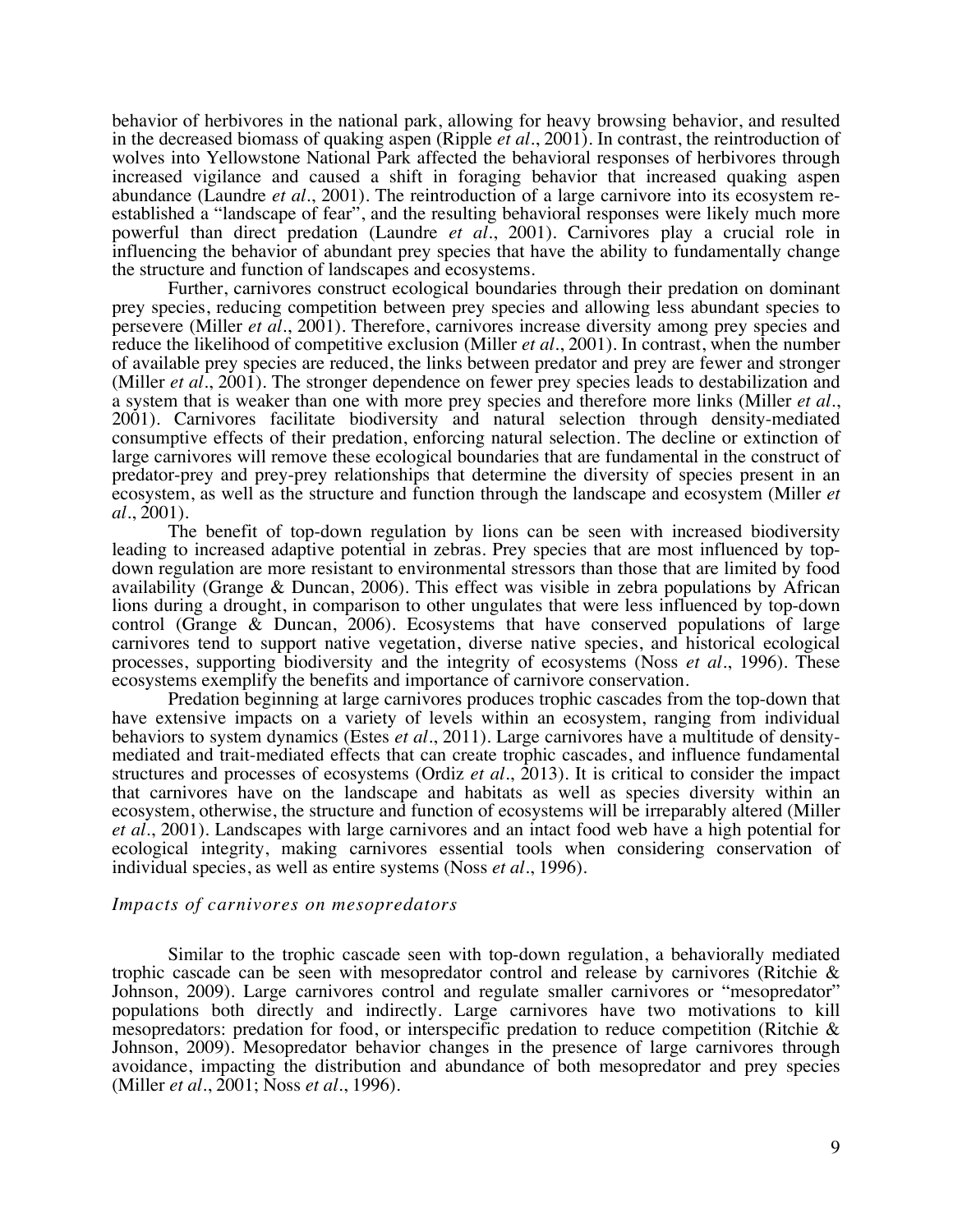The effect of predation by large carnivores on mesopredators influences the population dynamics and demographics of mesopredator populations (Ritchie & Johnson, 2009). The avoidance of large carnivores by mesopredators creates habitat and prey restrictions. These restrictions affect the reproduction and reduce mesopredator populations, even without active predation by carnivores (Sergio & Hiraldo, 2008) Direct predation as well as altered behavior due to the presence of large carnivores has kept African wild dog population densities low in Africa (Gorman *et al.*, 1998). Hyenas and lions actively steal prey from African wild dogs, forcing them to increase their hunting efforts and energy output (Gorman *et al.*, 1998). The combination of direct predation by large carnivores and indirectly altered behaviors, has caused the distribution and abundance of African wild dogs to be suppressed (Gorman *et al.*, 1998). A similar effect has been observed with cheetahs (Durant, 2000). Further, mountain lions have accounted for roughly twenty percent of coyote mortality (Berger & Geese, 2007). Large carnivores effectively control mesopredator populations through the density-mediated lethal and consumptive effects, and through trait-mediated behavioral effects that enforce habitat and prey restrictions.

Large carnivores are more successful at regulating and suppressing prey populations than smaller carnivores. Mesopredators are more opportunistic predators than large carnivores, which have more specialized prey preferences (Noss *et al.*, 1996). Mesopredators are less effective predators of large ungulates and more effective predators of smaller prey populations, and mesopredator release has implications on the populations of prey species and the resulting effects on the ecosystem. (Wilmers *et al.*, 2007; Noss *et al.*, 1996). Wilmers *et al.* (2007) found that mountain lions were more effective at the regulation and suppression of deer populations than mesopredators such as coyotes. Though mesopredators are less successful at regulating larger prey populations, they are exceedingly successful in decimating smaller prey populations, such as songbirds (Soulé *et al.*, 1988). The absence of large carnivores can allow mesopredator populations to greatly increase predation pressure on smaller prey species, leading to a decrease in diversity (Ritchie & Johnson 2009; Terbough & Estes, 2010). The increased predation pressure leads to prey population declines, which negatively affect community structures (Brashares *et al.*, 2010; Miller *et al.*, 2001). Further, large carnivores are exceptionally effective at controlling mesopredator populations in landscapes with habitat fragmentation, which has and will continue to increase in the coming years (Noss *et al.*, 1996). Mesopredators are ineffective at regulating larger prey populations, and therefore cannot perform top-down control on an ecosystem as successfully as large carnivores; which has implications on the structure and function of ecosystems (Wilmers *et al.*, 2007).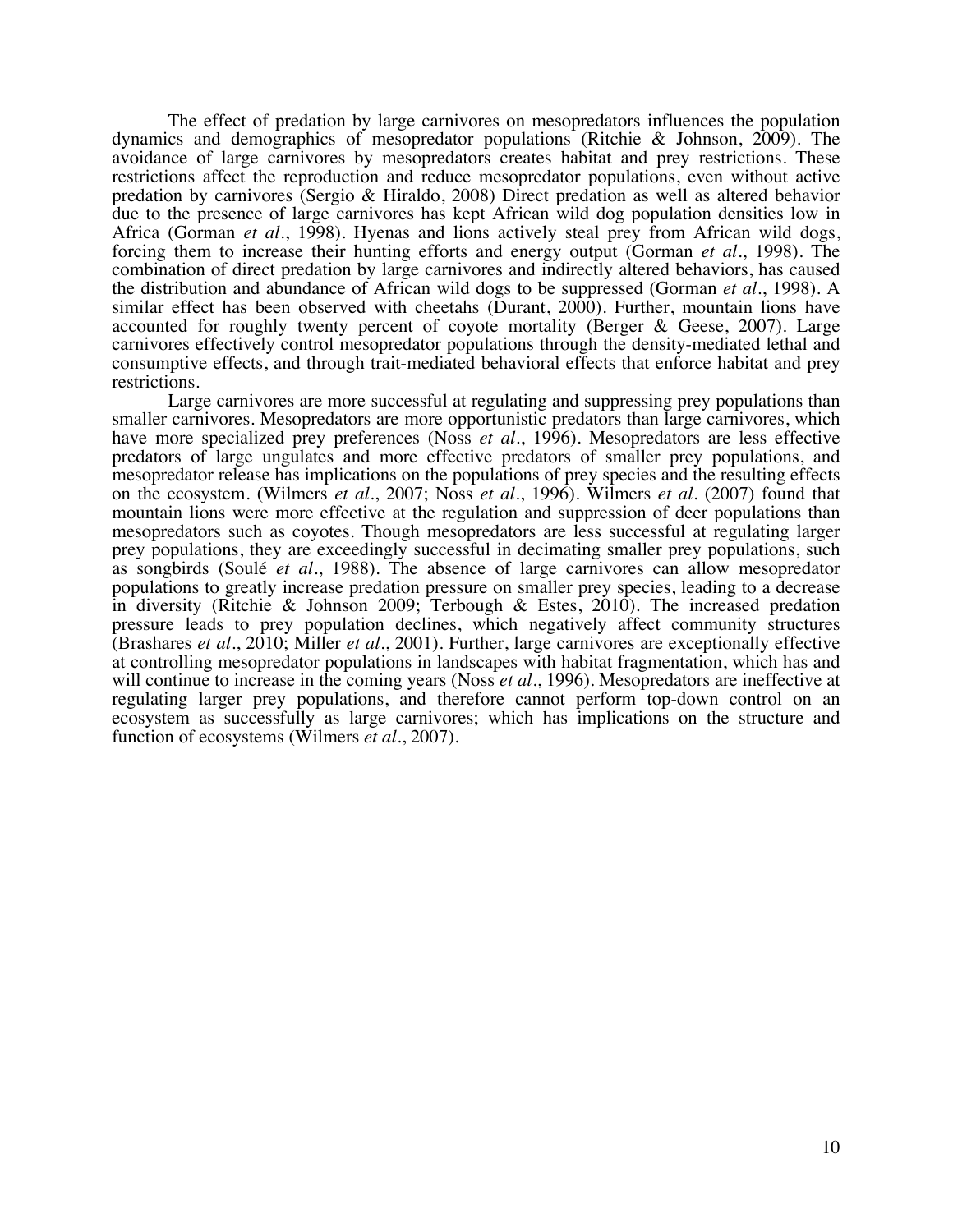Mesopredators are opportune and generalist predators, and have a strong capacity to reach high population densities, exert high predation pressure on a wide range of prey species, and decrease biodiversity in the decline or absence of large carnivores (Ritchie & Johnson, 2009). Large carnivores regulate mesopredator populations and behaviors, restore historical ecological processes, and support biodiversity (Ritchie & Johnson, 2009). The decline of large carnivores can allow for mesopredator populations to increase, which can result in a decline of prey populations, and affect community structures (Brashares *et al.*, 2010; Miller *et al.*, 2001). Mesopredator suppression by large carnivores has extensive impacts on biodiversity within an ecosystem, as well as the capability to shape the landscape through influencing mesopredator behavior and populations both indirectly and directly (Ritchie & Johnson, 2009; Noss *et al.*, 1996; Miller *et al.*, 2001).



Figure 1. (a) Large carnivores' direct and indirect ecological effects on ecosystems. (b) Reduced ecological effects of carnivores from anthropogenic influences.

Large carnivores fill a variety of roles and ecological niches that make them imperative to the structure and function of ecosystems. Their presence and predatory behavior enforce topdown regulation and influence the landscapes of ecosystems to a degree that supports ecosystem function and biodiversity. Further, the decline or removal of large carnivores and their associated density-mediated and trait-mediated direct and indirect effects on mesopredators can have detrimental effects on population dynamics and diversity in prey species. Large carnivores are essential for the structure and function of ecosystems, with their presence, ecological traits, and behaviors shaping the landscape and food webs. The decline and loss of large carnivores will have major implications on biodiversity and the integrity of ecosystems.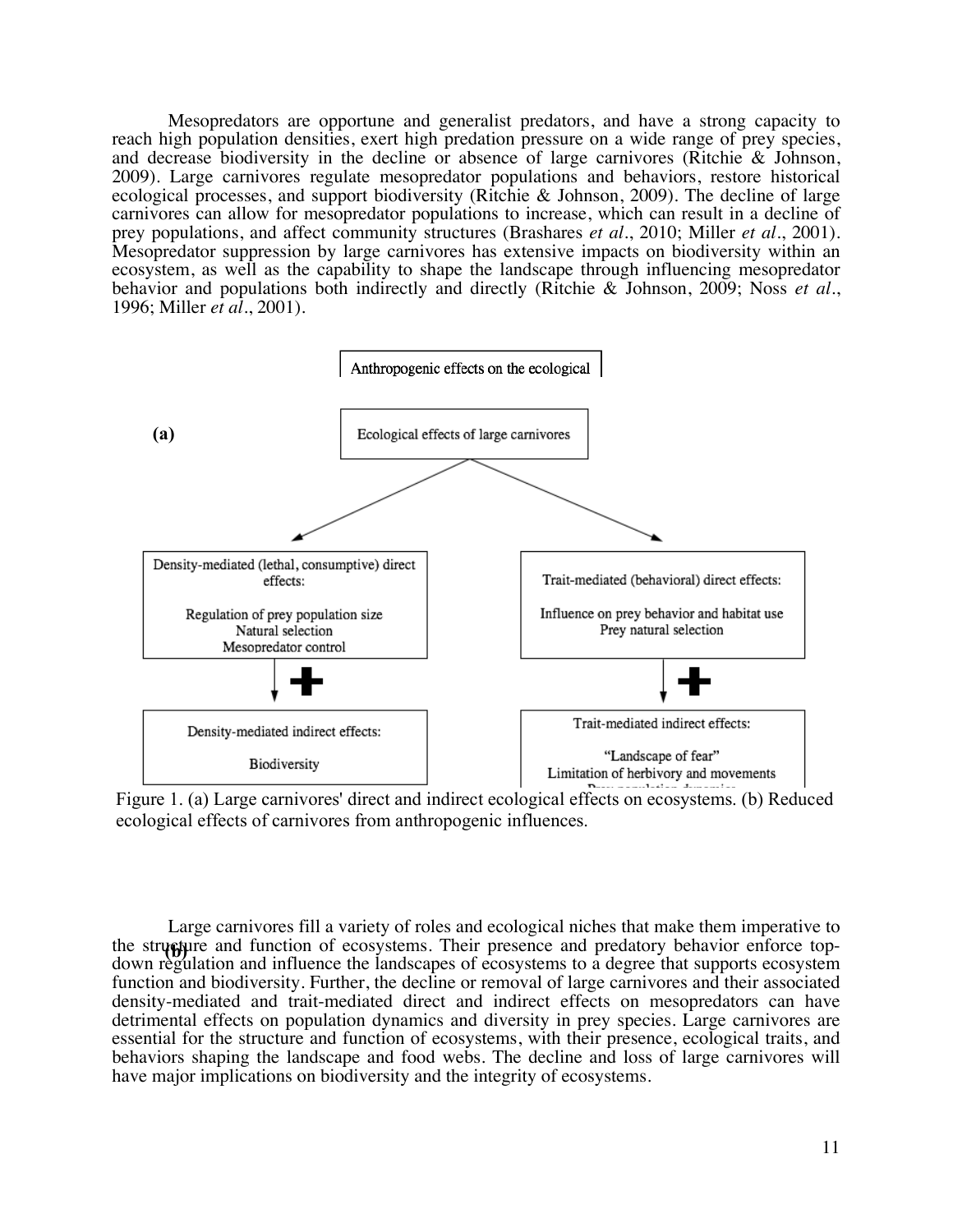## **Conservation Strategies**

Conservation strategies take many forms and cover many topics. Here I will limit my discussion to strategies that have been applied to the species in this review. First, I will review the ecology of carnivores and wildlife corridors as a strategy to decrease human-carnivore conflict and improve dispersal patterns. Second, I will focus on socio-environmental strategies to decrease conflict and improve tolerance of carnivores. Third, I will discuss changes in wildlife management and policy that could conserve carnivores. Lastly, I will define carnivores as umbrella species, that could effectively conserve other species and ecosystems.

Increasing human populations and urbanization that further fragments landscapes creates a cascade of negative implications for carnivore populations. Conservation strategies that focus on increasing connectivity is key to restoring and conserving populations. Due to the extensive home ranges of carnivores, isolated and large protected areas and reserves protect a minimal amount of individuals, and cannot support a viable population without dispersing individuals (Noss *et al.*, 1996). Dispersal methods are a fundamental aspect of carnivore ecology and are vital to their genetic diversity, reproduction, population, and species survival. Dispersing males can perform demographic and genetic rescue for a variety of carnivores including lions, grizzlies, wolves, and panthers (Noss *et al.*, 1996; Pimm *et al.*, 2005; Riley *et al.*, 2004). Establishing wildlife corridors and creating a viable network to promote movement is, therefore, crucial for the dispersal and conservation of large carnivores. Wildlife corridors both increase animal movements and links populations through decreasing barriers, while also decreasing human-<br>carnivore conflict (Noss *et al.*, 1996). Rabinowitz & Zeller (2010) created a model of landscape<br>connectivity and identified areas

Preventative management strategies are often the most effective strategy for reducing human-carnivore conflict. These strategies include informational workshops that promote alternative husbandry practices such as predator-proof boma constructions, guard placement, and the rapid disposal of livestock carcasses (Balme *et al.*, 2009). Further, educational programs can foster tolerance and build relationships with the environment and carnivores. In South America involving jaguar conservation, workshops have been introduced to foster relationships and give each stakeholder a voice; and in response, ranchers began to express their ideas on management strategies and how to mitigate conflict (Woodroffe *et al.*, 2005). It was through this engagement with the local community that positive relationships were formed between different stakeholders involving jaguar conservation (Woodroffe *et al.*, 2005).

Many pastoralists in Africa construct enclosures in an attempt to protect their livestock from depredations. The majority of barriers that are built-in bomas to protect livestock are made of thorns and brush and are ineffective at keeping predators out (Kissui, 2008). However, chain-<br>link "predator-proof" bomas can be purchased for a low cost and be implemented in high-<br>conflict areas. The extensive home ra conflict with humans as the overlap increases the chance of contact and coinciding conflict. The majority of lion prey are migratory species, and therefore lions will migrate with them, and establish patterns of movement in the wet and dry seasons (Ikanda & Packer, 2008). As lions follow their migrating prey in and out of protected areas, the potential for conflict increases. Depredations increase in the wet season, as do retaliatory killings of lions (Ikanda & Packer, 2008). Mountain lions also display migratory behavior as they follow mule deer to their summer and winter ranges (Pierce *et al.*, 1999). Migratory movement increases the potential for conflict with humans, through depredations and road casualties. Information on the spatial-temporal movements of carnivores could be essential in decreasing conflict and increasing efforts in areas that are more prone to depredations (Kissui, 2008).

Preventative workshops in South Africa have fostered tolerance to leopards, and decreased conflict; leading to positive demographic changes in leopard populations including increased populations and reproduction, and decreased mortality (Balme *et al.*, 2009). Positive perceptions and the ecological, economic, and social importance of large carnivores should be promoted to shift perspectives on wildlife. This could be constructed through educational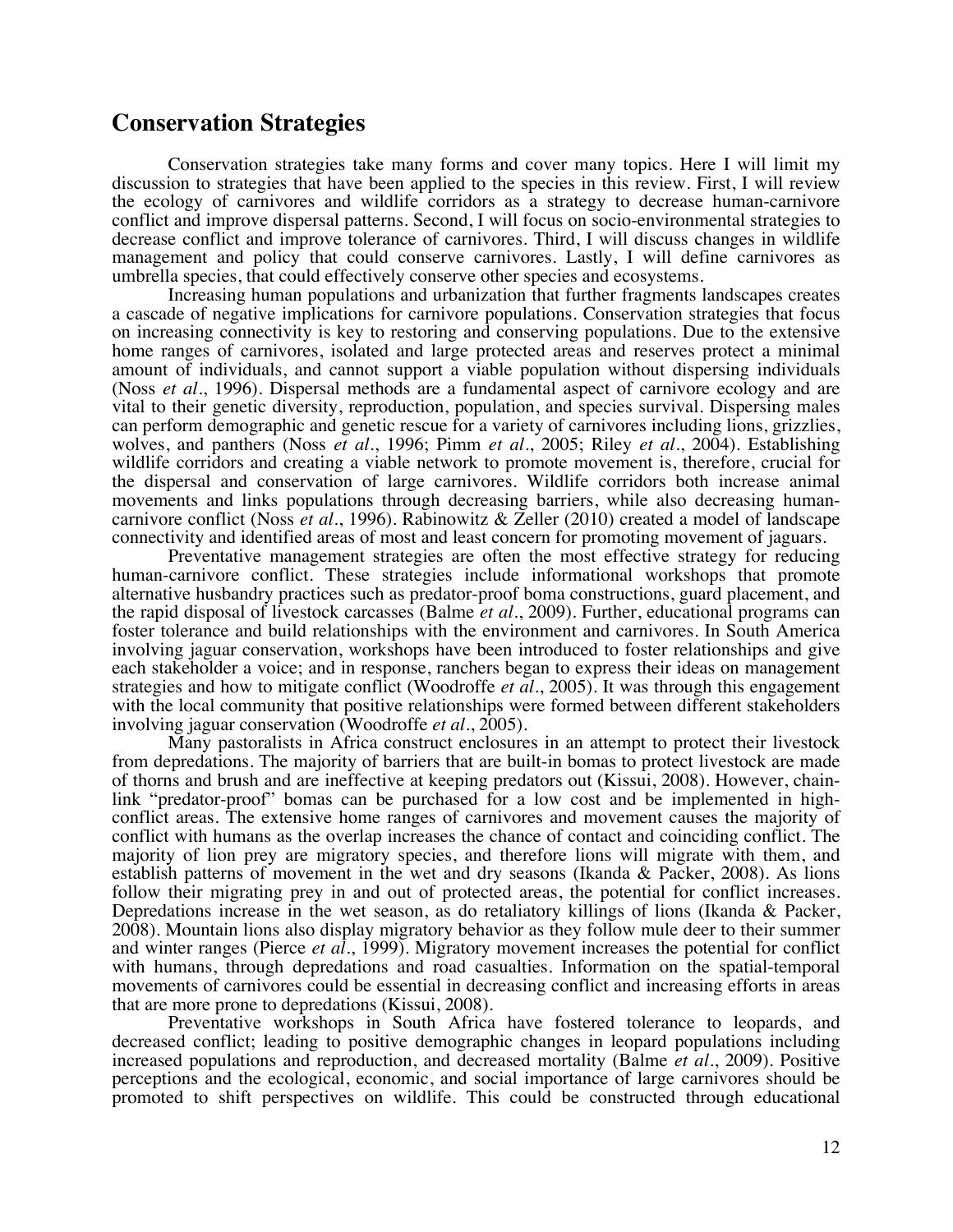programs that begin at a young age and foster positive relationships with the environment and towards wildlife.

In addition to preventative workshops, compensation programs have been implemented to offset the economic costs that carnivores often create (Morehouse *et al.*, 2018). Mishra (1997) recorded that self-financed compensation programs may be a feasible solution, in regards to snow leopard conflict, and could be supplemented with grant money. Financial compensation is not a permanent solution to the conflict with carnivores, but is often used when other strategies are not applicable; as seen with the snow leopards due to their shift in diet towards livestock, in response to decreasing abundances of native prey (Mishra, 1997). Though snow leopards are responsible for more depredations than other large carnivores, local pastoralist perceptions towards snow leopards in the Trans-Himalayas are less hostile when compared to other species and geographic regions (Mishra, 1997).

The removal or killing of problem individuals can act as a short-term solution to mitigate conflict, however, territorial vacancies will likely be filled and the same conflict arises (Balme *et al.*, 2009). Permitting the killing of problem individuals is a potential solution to the removal of problem individuals while also satisfying trophy hunting quotas. However, there would need to be strict policies in place to confirm problem individuals and prevent misuse. Balme *et al.* (2009) implemented policies to prevent the misuse of leopard destruction permits through a set of guidelines where three confirmed depredations events must occur within a two month period. Presently, only landowners or officials may use destruction permits, but perhaps a shift towards stricter policy could reduce human-carnivore conflict through filling trophy hunting quotas with problem individuals (Balme *et al.*, 2009).

Large carnivores are effective umbrella species due to their ecological traits and land and habitat requirements, and conservation efforts towards one will likely benefit many others (Balme *et al.*, 2009; Noss *et al.*, 1996). Paquet (unpublished report) found that protecting the habitat of carnivores in the Rocky Mountains would also protect 403 of the 407 terrestrial vertebrate species, therefore acting as successful umbrella species for not only other carnivores but vertebrate species (Noss *et al.* 1996). Efforts focused on the conservation of large carnivores have the potential to be widely beneficial for ecosystems through simultaneously conserving a multitude of other species.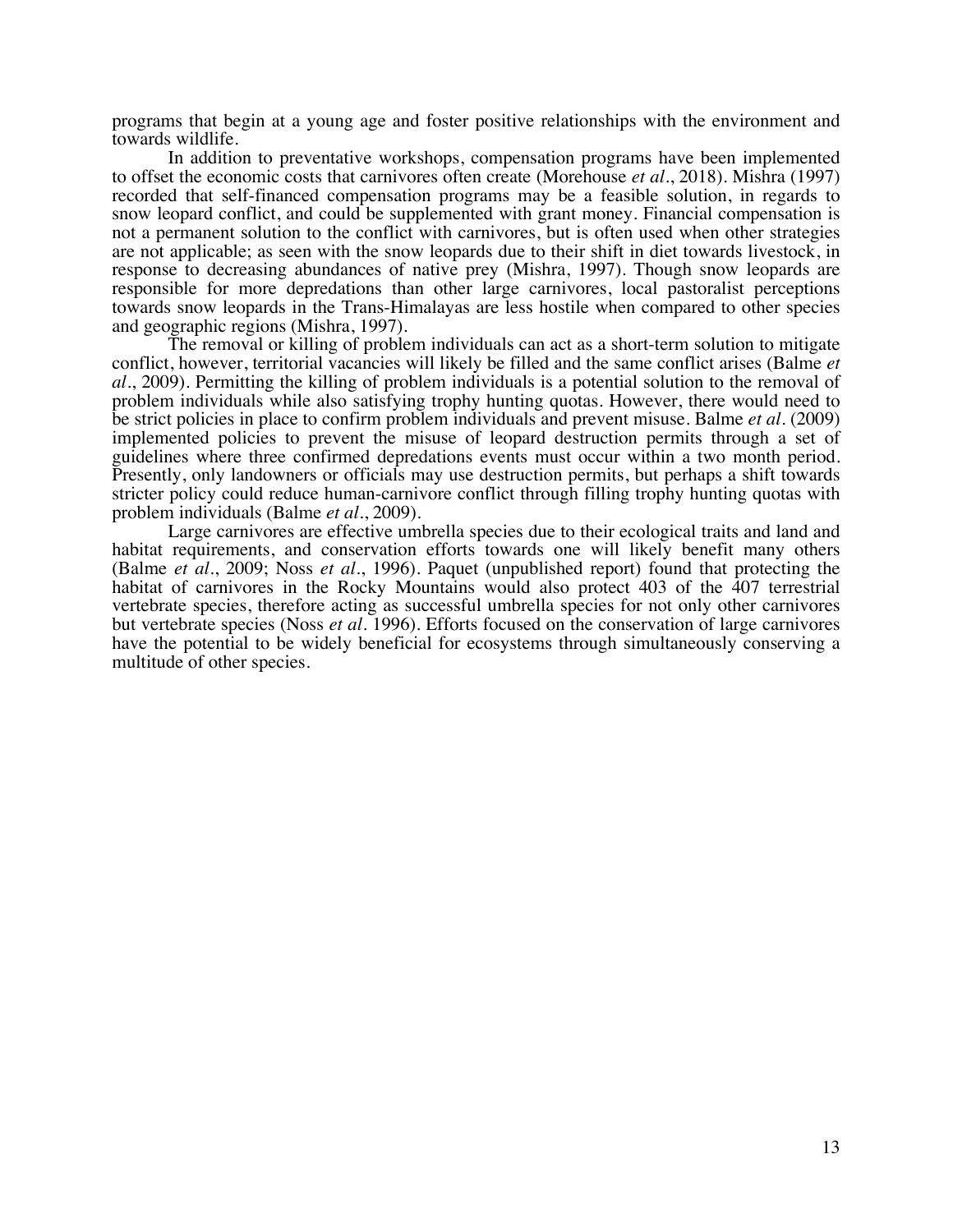|                                                                                                     | <b>Mountain Lions</b>                                                                                                                 | <b>Jaguars</b>                                                                                                                          | <b>Lions</b>                                                                                                                                  | <b>Snow Leopards</b>                                                                                |
|-----------------------------------------------------------------------------------------------------|---------------------------------------------------------------------------------------------------------------------------------------|-----------------------------------------------------------------------------------------------------------------------------------------|-----------------------------------------------------------------------------------------------------------------------------------------------|-----------------------------------------------------------------------------------------------------|
| <b>Scientific Name</b>                                                                              | Puma concolor                                                                                                                         | Panthera onca                                                                                                                           | Panthera leo                                                                                                                                  | Panthera uncia                                                                                      |
| <b>IUCN Status</b>                                                                                  | Least Concern                                                                                                                         | Near Threatened <sup>2</sup>                                                                                                            | Vulnerable <sup>3</sup>                                                                                                                       | Vulnerable <sup>4</sup>                                                                             |
| <b>Population Trend</b>                                                                             | Decreasing                                                                                                                            | Decreasing $2$                                                                                                                          | Decreasing <sup>3</sup>                                                                                                                       | Decreasing <sup>4</sup>                                                                             |
| <b>Number of</b><br><b>Mature</b><br><b>Individuals</b>                                             | Lack of good data                                                                                                                     | Lack of good data                                                                                                                       | 23,000-39,000                                                                                                                                 | $4,080 - 6,590$                                                                                     |
| Geographic<br><b>Realm</b>                                                                          | North, Central, and<br>South America <sup>1</sup>                                                                                     | Central and South<br>America;<br>concentrated in<br>Amazon Rainforest <sup>2</sup>                                                      | Sub-Saharan Africa <sup>3</sup>                                                                                                               | Himalayas, Central<br>Asia, Southern<br>Siberia <sup>4</sup>                                        |
| Habitat                                                                                             | Forest, Desert,<br>Grassland, Savanna,<br>Shrubland <sup>1</sup>                                                                      | Forest, Shrubland,<br>Wetlands, Savanna,<br>Grassland <sup>2</sup>                                                                      | Forest, Grassland,<br>Shrubland, Savanna <sup>3</sup>                                                                                         | Shrubland, Rocky<br>areas (inland cliffs,<br>mountain peaks),<br>Forest, Grassland <sup>4</sup>     |
| <b>Area of Occupied</b><br>Range                                                                    | Lack of good data                                                                                                                     | 8.6 million km <sup>22</sup>                                                                                                            | 3.4 million km <sup>23</sup>                                                                                                                  | 2.8 million km <sup>2,4</sup>                                                                       |
| <b>Home Range Size</b>                                                                              | $32 - 1,031$ km <sup>2</sup> , <sup>1</sup>                                                                                           | $25 - 386$ km <sup>22</sup>                                                                                                             | $266 - 4,532$ km <sup>23</sup>                                                                                                                | $100 - 1,000$ km <sup>2,4</sup>                                                                     |
| <b>Density</b>                                                                                      | $0.3 - 8$ per 100 km <sup>2,1</sup>                                                                                                   | $0.74 - 11.7$ per 100<br>$km$ <sup>2,2</sup>                                                                                            | 1.5-55 per 100 $km$ <sup>2,3</sup>                                                                                                            | Low <sup>4</sup>                                                                                    |
| <b>Activity Pattern</b>                                                                             | Crepuscular,<br>nocturnal <sup>12</sup>                                                                                               | Crepuscular,<br>nocturnal; diurnal<br>in dense forest<br>habitat <sup>13</sup>                                                          | Diurnal,<br>crepuscular,<br>nocturnal <sup>14</sup>                                                                                           | Crepuscular, diurnal,<br>nocturnal <sup>7</sup>                                                     |
| <b>Social Behavior</b>                                                                              | Solitary except when<br>raising young,<br>dispersing with<br>siblings, or mating <sup>12</sup>                                        | Solitary except<br>when raising young,<br>dispersing with<br>siblings, or mating <sup>12</sup>                                          | Formation of prides<br>with males forming<br>coalitions <sup>3</sup> ; varying<br>in size from 2-18<br>females and 1-7<br>males <sup>10</sup> | Solitary except when<br>raising young,<br>dispersing with<br>siblings, or mating $12.7$             |
| <b>Reproductive</b><br><b>Behavior</b>                                                              | $AFR - 2.5 + 0.15$<br>years<br>Average litter size $-2$<br>$cubs^{\circ}$<br>Age of independence<br>$-13.7 + 1.6$ months <sup>*</sup> | $AFR - 3.5$ years <sup>2</sup><br>Average litter size –<br>$2$ cubs <sup>2</sup><br>Age of<br>independence $-24$<br>months <sup>2</sup> | $AFR - 3.5$ years <sup>s</sup><br>Age of<br>independence - 18<br>months <sup>11</sup>                                                         | $AFR - 3.9$ years <sup>6</sup><br>Average litter size –<br>$1-3$ cubs <sup><math>\circ</math></sup> |
| Bauer et al., 2016<br>Nielsen et al., 2015<br>Quigley et al., 2017<br>McCarthy <i>et al.</i> , 2017 |                                                                                                                                       |                                                                                                                                         | Sweanor et al., 2000<br>· Ross & Jalkotzy, 1992<br>"Packer & Pusey, 1987<br>"Packer & Pusey, 1983                                             |                                                                                                     |

 Table 1. Comparison of ecological traits and variables for four large felid species on four continents. **AFR – Age of first reproduction (females)**

Bloomqvist & Sten, 1982 **13 Astete** *et al.*, 2008

**Packer** *et al.***, 1998** 2003 **12 Packer** *et al.*, 1998

Pracket & Pusey, 1983<br>
Pierce & Bleich, 2003<br>
Pastete *et al.*, 2008<br>
Hayward & Hayward, 2006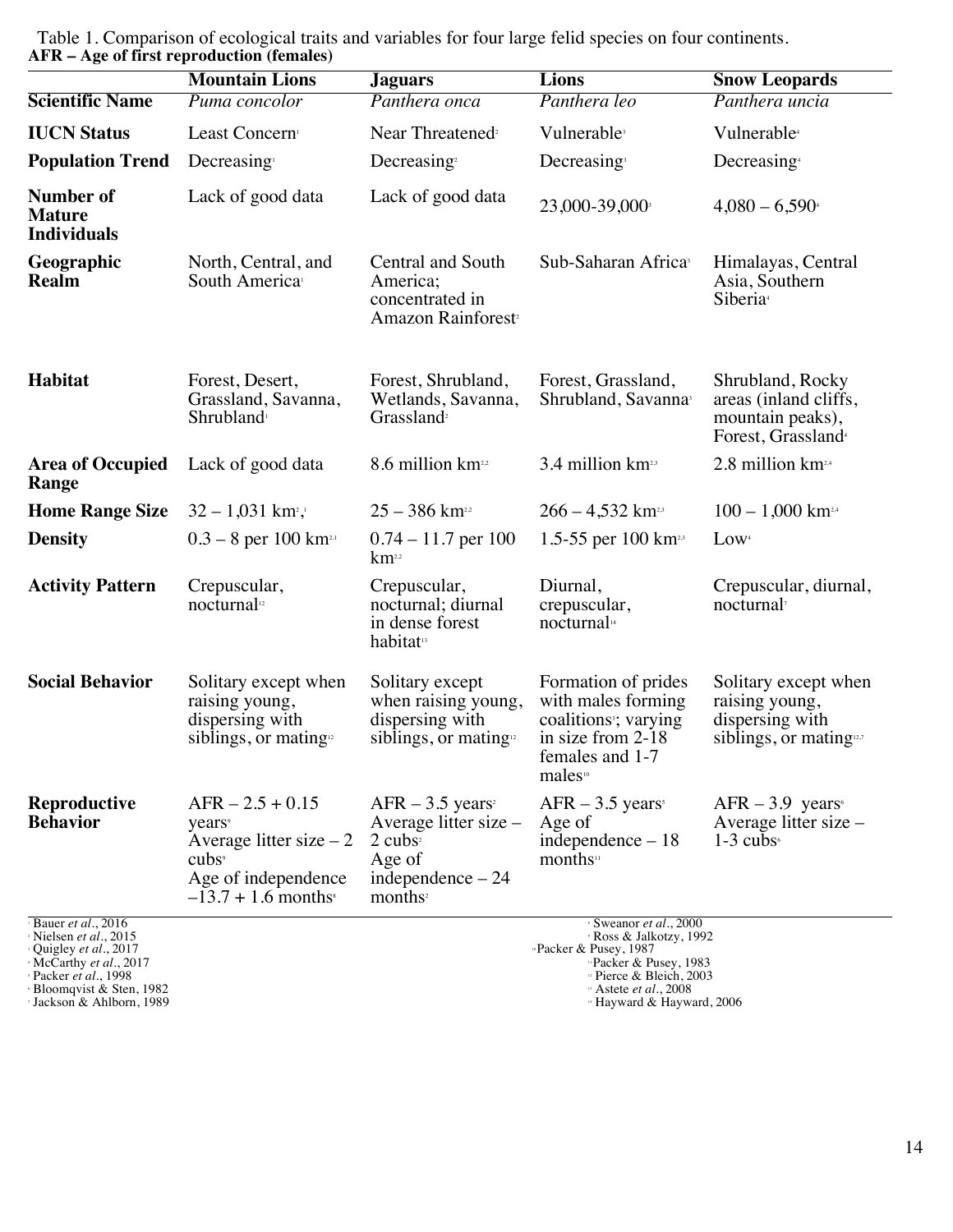## **Carnivore Management & Conservation as a Wicked Problem**

The conservation of carnivores ranks as a wicked problem. It involves a multitude of different stakeholders, and the roots of the issue are complex. Some problems are "tame", in which a defined solution identifies and acknowledge every aspect of the problem. Wicked problems on the other hand, contain social problems with deeply rooted social, political, and cultural dynamics that make solutions exceedingly complex (Duit & Löf, 2015). When wicked problems arise, there are multiple stakeholders involved, creating disagreements on the issue and solutions and leading to conflicting proposed solutions. A collaborative strategy is necessary to involve as many stakeholders as possible, and for fields to work together to create the most effective solutions. In the following paragraphs, I outline a combination of biological science, social science, and political science approaches to confront carnivore conservation and management as a wicked problem.

I propose that the complexity of carnivore conservation be met with a multi-pronged approach in order to address as much of the problem as possible. My solution incorporates three components: science, socio-environmental, and political. First, scientists need to employ a combination of a landscape connectivity model with the analysis of spatial-temporal movements of carnivores to identify areas of high and low concern, and guide mitigation strategies. Second, we need to concentrate on socio-environmental strategies in these identified areas, establishing preventative workshops, educational programs, and financial compensation. Third, leaders must prioritize conservation efforts and enact policies that refocus trophy hunting and destruction permits on removing problem individuals to reduce conflict and improve genetic diversity. Employing strategies that combine environmental, social, and political aspects will address and involve a multitude of stakeholders to have the largest impact on the wicked problem that is carnivore conservation.

First wildlife biologists and managers need to work together and use the science and research to identify areas of high concern. Next, NGOs and government agencies need to develop and implement preventative and educational community programs in the areas of high concern. Further, wildlife managers should focus efforts on the high concern areas, monitor populations, relocate problem individuals, and utilize other management strategies. Lastly, legislators need to fund enforcement, land protection, compensation plans, and modify policy for the shift from trophy hunting to destruction permits in these areas of high concern. Once established, all stakeholders will regularly reassess progress and evaluate if areas of high concern shift and modify the plan accordingly.

Conservation strategies must consider the ecological traits of the species in question, as well as the region in regards to landscape, culture, livelihoods, and local perceptions. Habitat fragmentation decreases connectivity between populations of large carnivores and subsequently has negative implications on diversity, reproduction, and the survival of species. It is crucial to increase connectivity between landscapes and carnivore populations to increase their population viability and genetic diversity. Creating a network of reserves and protected areas, as well as establishing wildlife corridors has the potential to be more viable than disconnected larger reserves (Noss *et al.*, 1996). The landscape connectivity model that Rabinowitz & Zeller (2010) created identified areas of most and least concern for promoting movement of jaguars. This model should be used to guide conservation efforts with other species, with the establishment of wildlife corridors and protected areas accordingly. This conservation model and analyses should be applied in other regions and carnivore species of concern including mountain lions in North America, snow leopards in Asia, and lions in Africa.

Analyzing the spatial-temporal movements of carnivores to identify areas higher in human-carnivore conflict could shift mitigation strategies towards areas of high-concern (Kissui, 2008). Wildlife management utilizing information on the spatial-temporal movement of lions in Africa with the construction of predator-proof bomas could drastically reduce depredations and therefore human-carnivore conflict in areas. Additionally, in areas with an increased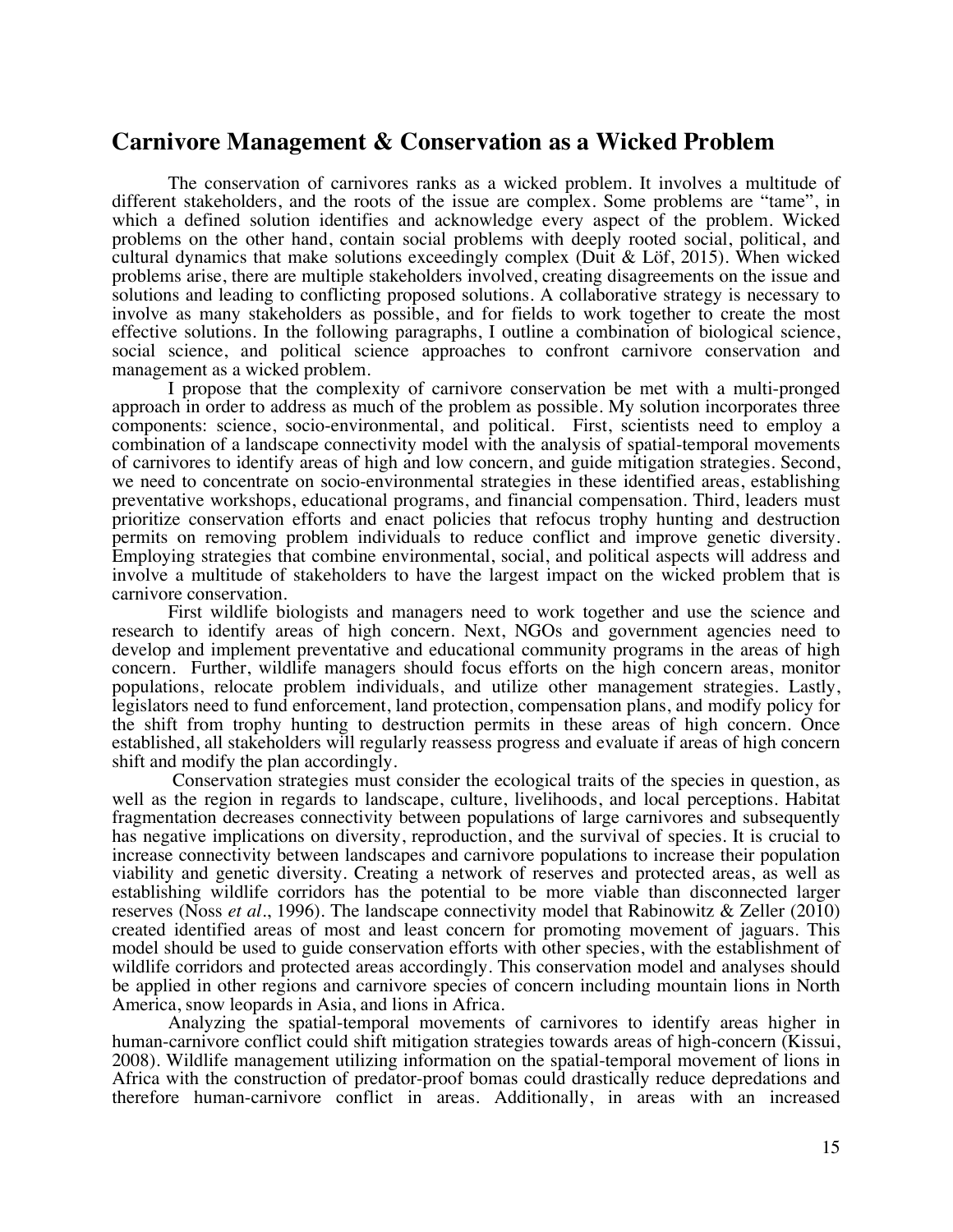susceptibility of attacks due to migratory movements or landscape features, funds could be allocated from the government or organizations to implement predator-proof bomas. Further, spatial-temporal analysis of other carnivores such as cougars, jaguars, snow leopards, or even wolves could be utilized on a global scale to identify areas with higher conflict and shift mitigation strategies towards areas of high concern. Spatial-temporal analysis in combination with the landscape connectivity model would identify areas of high-concern and areas that could benefit the most from socio-environmental mitigation strategies.

The spatial-temporal movement and landscape connectivity models are similar in that they do not actively conserve carnivores, but provide crucial information on areas of most concern for carnivore conservation. These models and methods can be employed for carnivores across the globe to identify areas of high concern and guide conservation efforts. Additionally, these models can be utilized for other species that are negatively affected by human population growth, urbanization, and habitat fragmentation and resulting negative effects.

Human population growth increases the probability of human-carnivore conflict and retaliatory killings that can extirpate individuals in solitary species, such as jaguars or mountain lions, as well as prides and packs in social species, such as lions and wolves. It is crucial to mitigate conflict between humans and carnivores through employing a plethora of socioenvironmental strategies including preventative workshops, educational programs, and financial compensation (Kissui, 2008; Balme *et al.*, 2009). Different species will require different social strategies. For example, local perceptions of snow leopard are less hostile and more sympathetic than other carnivore species and geographic regions (Mishra, 1997). Due to the significant change in prey abundance, husbandry practices, and the snow leopard's dependence upon livestock, financial compensation is likely the best way to decrease conflict with snow leopards. In contrast, local perceptions towards lions are exceedingly negative, and conflict often results in retaliatory killings (Kissui, 2008). Depredations also commonly occur due to the migratory behavior of prey species, and improving animal husbandry practices could decrease conflict (Ikanda & Packer, 2008, Kissui, 2008). Educational programs have the potential to foster tolerance towards carnivores and shift perspectives towards conservation by educating local communities on the importance of carnivores on the landscape and their environment. Preventative workshops can provide alternate husbandry practices that can decrease depredations and human-carnivore conflict, and strengthen positive relationships with carnivores, furthering their conservation. Analyzing both the natural environment, as well as the social and cultural environment is necessary to determine which socio-environmental strategies will be most effective at decreasing human-carnivore conflict, in order to employ them accordingly.

Predator control has implications on the long-term conservation of large carnivores. However, if predator control is only utilized with strict policy and requirements to simultaneously satisfy trophy hunting quotas, it has the potential to benefit carnivore populations. Trophy hunting remains a strong force on carnivore populations and has the potential to disrupt social hierarchy, and greatly reduce populations and genetic diversity. Instead of removing viable and non-problem males from the gene pool, I propose permitting the killing of problem individuals to satisfy trophy hunting quotas while decreasing human-carnivore conflict. Further, strict policies would need to be implemented to prevent the misuse of destruction permits, and I recommend the policies set in place by Balme *et al..* (2009). Under this policy, officials must 1) inspect depredation sites within 24 hours of the event, and 2) once an event is verified, the problem individual must be identified by deploying camera traps. Destruction permits can only be obtained if 3) an individual is responsible for at least three depredations within a two month period and 4) if the landowner has utilized multiple preventative management and animal husbandry practices. Once a destruction permit is obtained, it can be sold similarly to a trophy hunting permit. The proper identification of the problem individual is paramount in this circumstance, and trophy hunters and their guides must utilize camera trap pictures for identification, and face considerable fines if the incorrect individual is killed. These strategies would be especially effective on popular trophy hunting species such as lions, leopards, and wolves, but would also have potential with jaguars and mountain lions.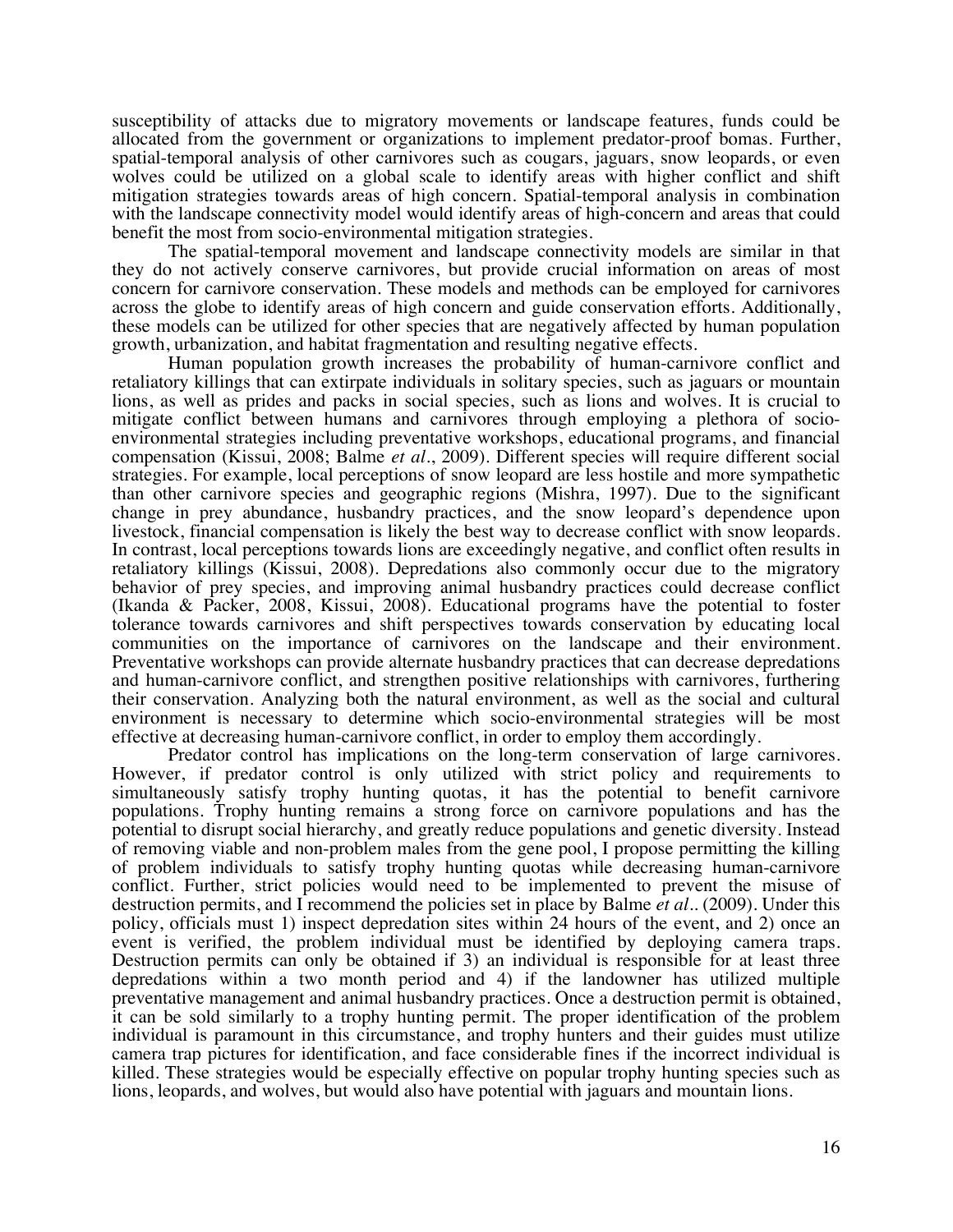The conservation of large carnivores will require environmental, social, and political approaches to be successful in both the short and long term. Many carnivore conservation strategies have the potential to be applicable on a global scale, while others must have a more narrowed and specific focus to be successful. The major issue in almost all carnivore-conflict conservation is the gap that exists between conservation groups and local communities. It is essential to involve native people and communities, who are the primary stakeholders, to bridge the rift that causes so many conservation efforts to fail. Successful conservation strategies for large carnivores will have to employ a plethora of both landscape and species management strategies, as well as social and political strategies that work to protect, improve relationships with, and shift perspectives on carnivores and the environment. Once applied, these conservation strategies have the potential to benefit ecosystems by strengthening the ecological processes and boundaries carnivores enforce that have been weakened by urban expansion. The nature of carnivores to act as umbrella species also positively implicates a plethora of other species for their conservation, benefitting ecosystems further.

# **Acknowledgments**

Support was provided by the Roanoke College Honors Program, Roanoke College. I wish to express my sincere appreciation to my advisor Dr. Rachel Collins of the Biology department of Roanoke College. It is her guidance, encouragement, and persistence that supported me to the completion of this project. I also thank Dr. Katherine O'Neill of the Environmental Department and Dr. Steve Powers of the Biology Department at Roanoke College for their assistance and guidance.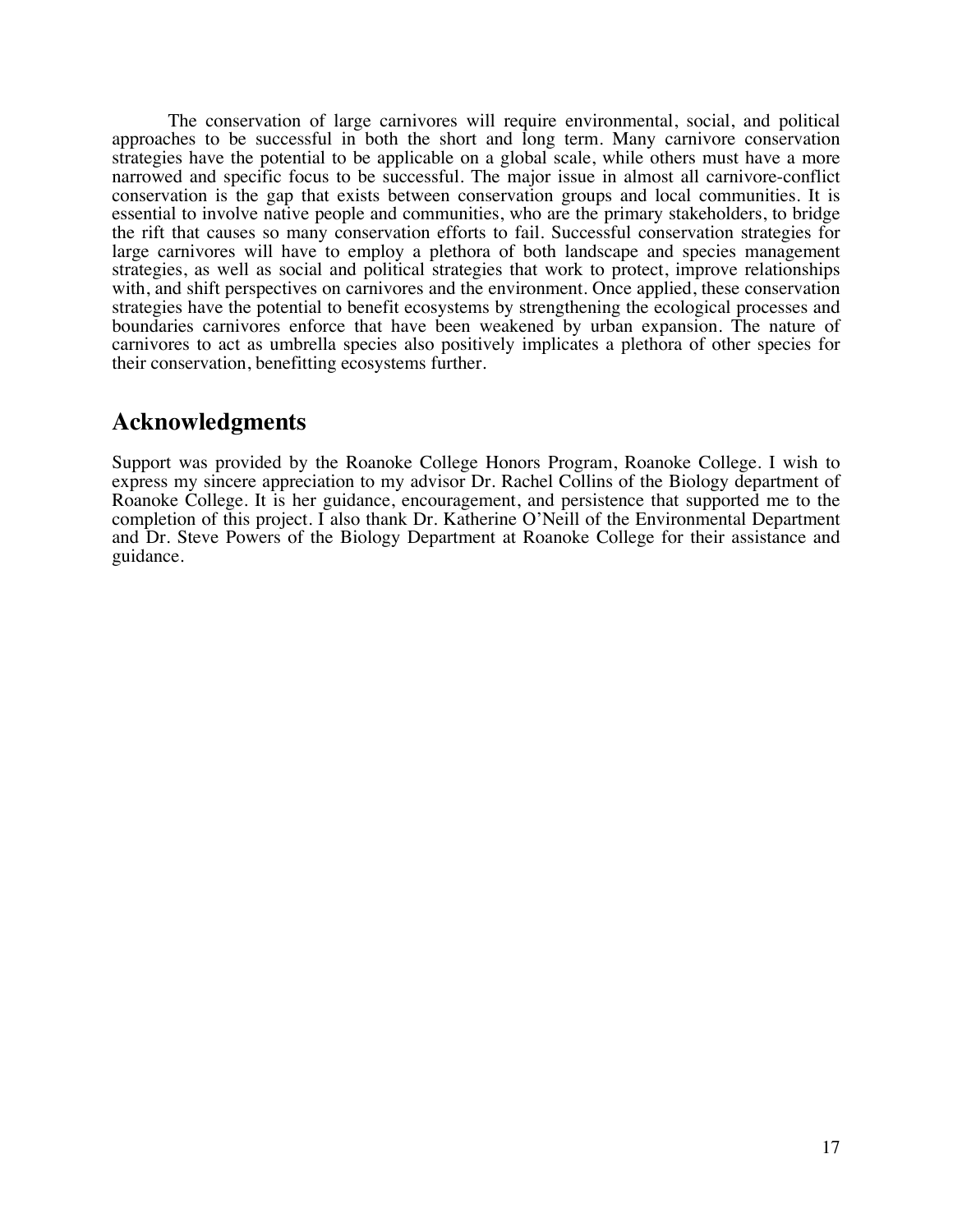# **Literature Cited:**

- Andersen, R., Linnell, J. D. C., & Solberg, E. J. (2006). The future role of large carnivores in terrestrial trophic interactions: the northern temperate view. *Large Herbivore Ecology, Ecosystem Dynamics and Conservation*, 413–448. doi: 10.1017/cbo9780511617461.016
- Astete, S., Sollmann, R., & Silveira, L. (2008). Comparative Ecology of Jaguars in Brazil. *Autumn*, (4), 9–14.
- Bagchi, S., & Mishra, C. (2006). Living with large carnivores: predation on livestock by the snow leopard (Uncia uncia). *Journal of Zoology*, *<sup>268</sup>*(3), 217–224. doi: 10.1111/j.1469- 7998.2005.00030.x
- Balme, G. A., Slotow, R., & Hunter, L. T. (2009). Impact of conservation interventions on the dynamics and persistence of a persecuted leopard (Panthera pardus) population. *Biological Conservation*, *142*(11), 2681–2690. doi: 10.1016/j.biocon.2009.06.020
- Balme, G. A., Slotow, R., & Hunter, L. T. B. (2010). Edge effects and the impact of non-protected areas in carnivore conservation: leopards in the Phinda-Mkhuze Complex, South Africa. *Animal Conservation*, *13*(3), 315–323. doi: 10.1111/j.1469-1795.2009.00342.x
- Bauer, H., Packer, C., Funston, P.F., Henschel, P. & Nowell, K. (2016). *Panthera leo.* The IUCN Red List of Threatened Species 2016: e.T15951A115130419. http://dx.doi.org/10.2305/IUCN.UK.2016-3.RLTS.T15951A107265605.en
- Berger, K. M., & Conner, M. M. (2008). Recolonizing Wolves and Mesopredator Supression of Coyotes: Impacts on Pronghorn Population Dynamics. *Ecological Applications*, *18*(3), 599–612.
- Berger, K. M., & Gese, E. M. (2007). Does interference competition with wolves limit the distribution and abundance of coyotes? *Journal of Animal Ecology*, *76*(6), 1075–1085. doi: 10.1111/j.1365-2656.2007.01287.x
- Blomqvist, L., & Sten, I. (n.d.). Reproductive Biology of the Snow Leopard, Panthera uncia. *Int. Ped. Book of Snow Leopards*, 71–79.
- Brashares, Justin & Prugh, Laura & Stoner, C.J. & Epps, Clinton. (2010). Ecological and conservation implications of mesopredator release. *Trophic Cascades: Predators, Prey, and the Changing Dynamics of Nature*. 221-240.
- Cardillo, M., Purvis, A., Sechrest, W., Gittleman, J. L., Bielby, J., & Mace, G. M. (2004). Human Population Density and Extinction Risk in the Worlds Carnivores. *PLoS Biology*, *2*(7). doi: 10.1371/journal.pbio.0020197
- Clark, T., Rutherford, M., & Casey, D. (2013). *Coexisting with Large Carnivores Lessons From Greater Yellowstone*. Washington DC: Island Press.
- Cushman, S. A., Elliot, N. B., Macdonald, D. W., & Loveridge, A. J. (2015). A multi-scale assessment of population connectivity in African lions (Panthera leo) in response to landscape change. *Landscape Ecology*, *31*(6), 1337–1353. doi: 10.1007/s10980-015-0292-3
- Durant, S. M. (2000). Living with the enemy: avoidance of hyenas and lions by cheetahs in the Serengeti. *Behavioral Ecology*, *11*(6), 624–632. doi: 10.1093/beheco/11.6.624
- Estes, J. A., Terborgh, J., Brashares, J. S., Power, M. E., Berger, J., Bond, W. J., … Wardle, D. A. (2011). Trophic Downgrading of Planet Earth. *Science*, *333*(6040), 301–306. doi: 10.1126/science.1205106
- Goodrich, J., Lynam, A., Miquelle, D., Wibisono, H., Kawanishi, K., Pattanavibool, A., Htun, S., Tempa, T., Karki, J., Jhala, Y. & Karanth, U. (2015). *Panthera tigris. The IUCN Red List of Threatened Species 2015*: e.T15955A50659951. http://dx.doi.org/10.2305/IUCN.UK.2015- 2.RLTS.T15955A50659951.en
- Gorman, M. L., Mills, M. G., Raath, J. P., & Speakman, J. R. (1998). High hunting costs make African wild dogs vulnerable to kleptoparasitism by hyaenas. *Nature*, *391*(6666), 479–481. doi: 10.1038/35131
- Grange, S., & Duncan, P. (2006). Bottom-up and top-down processes in African ungulate communities: resources and predation acting on the relative abundance of zebra and grazing bovids. *Ecography*, *29*(6), 899–907. doi: 10.1111/j.2006.0906-7590.04684.x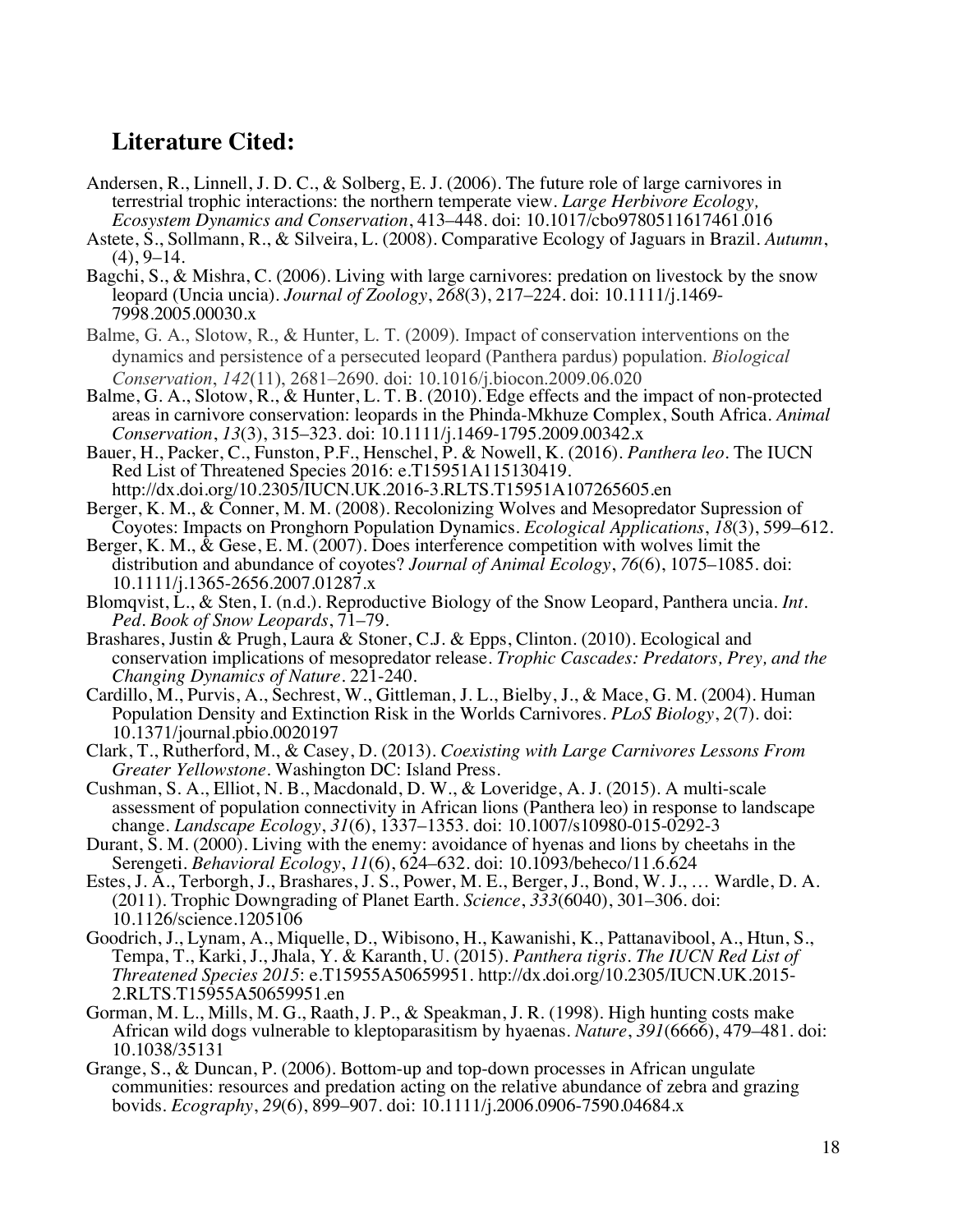- Hayward, M. W., & Hayward, G. J. (2006). Activity patterns of reintroduced lion Panthera leo and spotted hyaena Crocuta crocuta in the Addo Elephant National Park, South Africa. *African Journal of Ecology*, *45*(2), 135–141. doi: 10.1111/j.1365-2028.2006.00686.x
- Ikanda, D., & Packer, C. (2008). Ritual vs. retaliatory killing of African lions in the Ngorongoro Conservation Area, Tanzania. *Endangered Species Research*, *6*, 67–74. doi: 10.3354/esr00120
- Jackson, R., & Ahlborn, G. (1989). Snow Leopards (Panthera uncia) in Nepal Home Range and Movements. *National Geographic Research*, *5*(2), 161–1731.
- Kellert, S. R., Black, M., Rush, C. R., & Bath, A. J. (1996). Human Culture and Large Carnivore Conservation in North America. *Conservation Biology*, *10*(4), 977–990. doi: 10.1046/j.1523- 1739.1996.10040977.x
- Kissui, B. M., & Packer, C. (2004). Top–down population regulation of a top predator: lions in the Ngorongoro Crater. *Proceedings of the Royal Society of London. Series B: Biological Sciences*, *271*(1550), 1867–1874. doi: 10.1098/rspb.2004.2797
- Kissui, B. M. (2008). Livestock predation by lions, leopards, spotted hyenas, and their vulnerability to retaliatory killing in the Maasai steppe, Tanzania. *Animal Conservation*, *11*(5), 422–432. doi: 10.1111/j.1469-1795.2008.00199.x
- Laundre, J.W., Lucina, H. & Altendorf, K.B. (2001). Wolves, elk, and bison: Reestablishing the 'landscape of fear' in Yellowstone National Park, U.S.A. *Canadian Journal of Zoology*, 79, 1401-1409.
- Lyngdoh, S., Shrotriya, S., Goyal, S. P., Clements, H., Hayward, M. W., & Habib, B. (2014). Prey Preferences of the Snow Leopard (Panthera uncia): Regional Diet Specificity Holds Global Significance for Conservation. *PLoS ONE*, *9*(2). doi: 10.1371/journal.pone.0088349
- McCarthy, t., Mallon, D., Jackson, R., Zahler, P., & McCarthy, K. (2017). Pantera uncia. The IUCN Red List of Threatened Species 2017.
- Miller, B., Dugelby, B., Foreman, D., Martinez del Río, C., Noss, R., Phillips, M., … Willcox, L. (2001). The Importance of Large Carnivores to Healthy Ecosystems. *Endangered Species UPDATE*, *18*(5), 202–210.
- Mills, L. S., Soulé , M. E., & Doak, D. F. (1993). The Keystone-Species Concept in Ecology and Conservation. *BioScience*, *43*(4), 219–224. doi: 10.2307/1312122
- Mishra, C. (1997). Livestock depredation by large carnivores in the Indian trans-Himalaya: conflict perceptions and conservation prospects. *Environmental Conservation*, *24*(4), 338–343. doi: 10.1017/s0376892997000441
- Morehouse, A.T., Tigner, J. & Boyce, M.S. (2018). Coexistence with Large Carnivores Supported by a Predator-Compensation Program. *Environmental Management* 61, 719–731. https://doi.org/10.1007/s00267-017-0994-1
- Nielsen, C., Thompson, D., Kelly, M. & Lopez-Gonzalez, C.A. (2015). Puma concolor. The IUCN Red List of Threatened Species 2015.
- Oli, M. K., Taylor, I. R., & Rogers, M. (1994). Snow leopard Panthera uncia predation of livestock: An assessment of local perceptions in the Annapurna Conservation Area, Nepal. *Biological Conservation*, *68*(1), 63–68. doi: 10.1016/0006-3207(94)90547-9
- Ordiz, A., Bischof, R., & Swenson, J. E. (2013). Saving large carnivores, but losing the apex predator? *Biological Conservation*, *168*, 128–133. doi: 10.1016/j.biocon.2013.09.024
- Packer, C., Brink, H., Kissui, B. M., Maliti, H., Kushnir, H., & Caro, T. (2010). Effects of Trophy Hunting on Lion and Leopard Populations in Tanzania. *Conservation Biology*, *25*(1), 142–153. doi: 10.1111/j.1523-1739.2010.01576.x
- Packer, C., Kosmala, M., Cooley, H. S., Brink, H., Pintea, L., Garshelis, D., … Nowell, K. (2009). Sport Hunting, Predator Control and Conservation of Large Carnivores. *PLoS ONE*, *4*(6). doi: 10.1371/journal.pone.0005941
- Packer, C., & Pusey, A. E. (1987). The Evolution of Sex-Biased Dispersal in Lions. *Behaviour*, *101*(4), 275–310. doi: 10.1163/156853987x00026
- Packer, C., Pusey, A. E., Rowley, H., Gilbert, D. A., Martenson, J., & Obrien, S. J. (1991). Case Study of a Population Bottleneck: Lions of the Ngorongoro Crater. *Conservation Biology*, *5*(2), 219–230. doi: 10.1111/j.1523-1739.1991.tb00127.x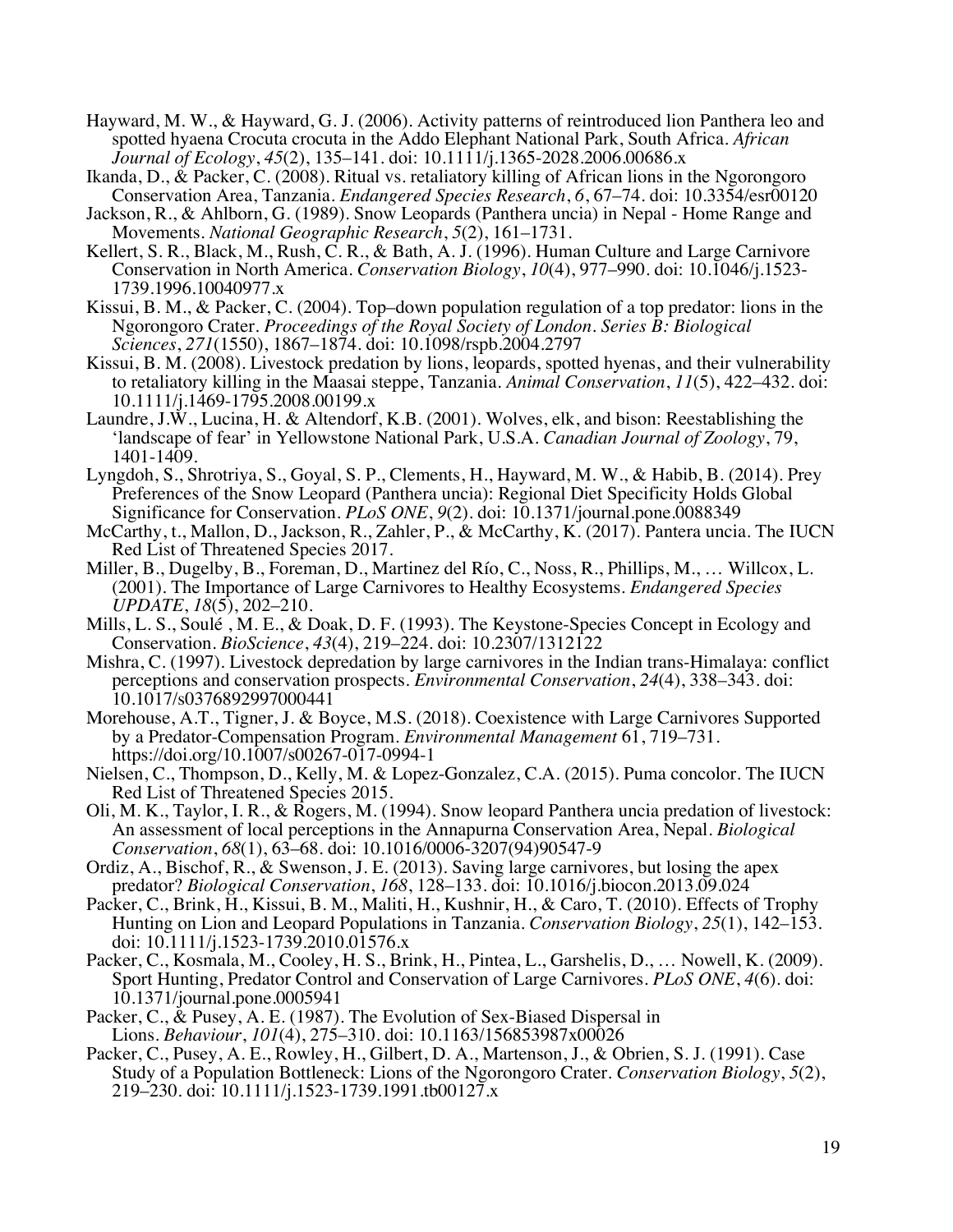- Packer, C., & Pusey, A. E. (1983). Adaptations of Female Lions to Infanticide by Incoming Males. *The American Naturalist*, *121*(5), 716–728. doi: 10.1086/284097
- Packer, C., Tatar, M., & Collins, A. (1998). Reproductive cessation in female mammals. *Nature*, *392*(6678), 807–811. doi: 10.1038/33910

Pierce, B., & Bleich, V. (2003). Mountain lion. *Wild Mammals of North America*, 7447–57.

- Pierce, B. M., Bleich, V. C., Monteith, K. L., & Bowyer, R. T. (2012). Top-down versus bottom-up forcing: evidence from mountain lions and mule deer. *Journal of Mammalogy*, *93*(4), 977–988. doi: 10.1644/12-mamm-a-014.1
- Quigley, H., Foster, R., Petracca, L., Payan, E., Salom, R. & Harmsen, B. (2017). *Panthera onca*  (errata version published in 2018). The IUCN Red List of Threatened Species 2017: e.T15953A123791436. http://dx.doi.org/10.2305/IUCN.UK.2017- 3.RLTS.T15953A50658693.en
- Rabinowitz, A., & Zeller, K. A. (2010). A range-wide model of landscape connectivity and conservation for the jaguar, Panthera onca. *Biological Conservation*, *143*(4), 939–945. doi: 10.1016/j.biocon.2010.01.002
- Ray, J. C., Hunter, L., & Zigouris, J. (2005). Setting Conservation and Research Strategies for
- Riley, S. P. D., Serieys, L. E. K., Pollinger, J. P., Sikich, J. A., Dalbeck, L., Wayne, R. K., & Ernest, H. B. (2014). Individual Behaviors Dominate the Dynamics of an Urban Mountain Lion Population Isolated by Roads. *Current Biology*, *24*(17), 1989–1994. doi: 10.1016/j.cub.2014.07.029
- Ripple, W. J., Estes, J. A., Beschta, R. L., Wilmers, C. C., Ritchie, E. G., Hebblewhite, M., … Wirsing, A. J. (2014). Status and Ecological Effects of the Worlds Largest Carnivores. *Science*, *343*(6167), 1241484–1241484. doi: 10.1126/science.1241484
- Ripple, W.J., Larsen, E., Renkin, R.A. & Smith, D.W. (2001). Trophic cascades among wolves, elk and aspen on Yellowstone National Park's northern range. *Biological Conservation*, 102, 227– 34.
- Ross, P. I., & Jalkotzy, M. G. (1992). Characteristics of a Hunted Population of Cougars in Southwestern Alberta. *The Journal of Wildlife Management*, *56*(3), 417. doi: 10.2307/3808853
- Schmitz, Hambäck, & Beckerman. (2000). Trophic Cascades in Terrestrial Systems: A Review of the Effects of Carnivore Removals on Plants. *The American Naturalist*, *155*(2), 141. doi: 10.2307/3078939
- Sergio, F., & Hiraldo, F. (2008). Intraguild predation in raptor assemblages: a review. *Ibis*, *150*,  $132-145.$  doi: 10.1111/j.1474-919x.2008.00786.x
- Soule, M. E., Bolger, D. T., Alberts, A. C., Wrights, J., Sorice, M., & Hill, S. (1988). Reconstructed Dynamics of Rapid Extinctions of Chaparral-Requiring Birds in Urban Habitat Islands. *Conservation Biology*, *2*(1), 75–92. doi: 10.1111/j.1523-1739.1988.tb00337.x
- Sweanor, L. L., Logan, K. A., & Hornocker, M. G. (2000). Cougar Dispersal Patterns, Metapopulation Dynamics, and Conservation. *Conservation Biology*, *14*(3), 798–808. doi: 10.1046/j.1523-1739.2000.99079.x
- Terborgh, J., Lopez, L., Nuñes, P. *et al.* (2001). Ecological meltdown in predator-free forest fragments. *Science*, 294, 1923–6.
- Wang, J., Laguardia, A., Damerell, P. J., Riordan, P., & Shi, K. (2014). Dietary overlap of snow leopard and other carnivores in the Pamirs of Northwestern China. *Chinese Science Bulletin*, *59*(25), 3162–3168. doi: 10.1007/s11434-014-0370-y
- Weber, W., & Rabinowitz, A. (1996). A Global Perspective on Large Carnivore Conservation. *Conservation Biology*, *<sup>10</sup>*(4), 1046–1054. doi: 10.1046/j.1523- 1739.1996.10041046.x
- Wilmers, C. C., Post, E., & Hastings, A. (2007). The anatomy of predator–prey dynamics in a changing climate. *Journal of Animal Ecology*, *<sup>76</sup>*(6), 1037–1044. doi: 10.1111/j.1365- 2656.2007.01289.x
- Woodroffe, R., Thirgood, S., & Rabinowitz, A. (2005). People and wildlife: conflict or coexistence? *Cambridge: Cambridge University Press.*